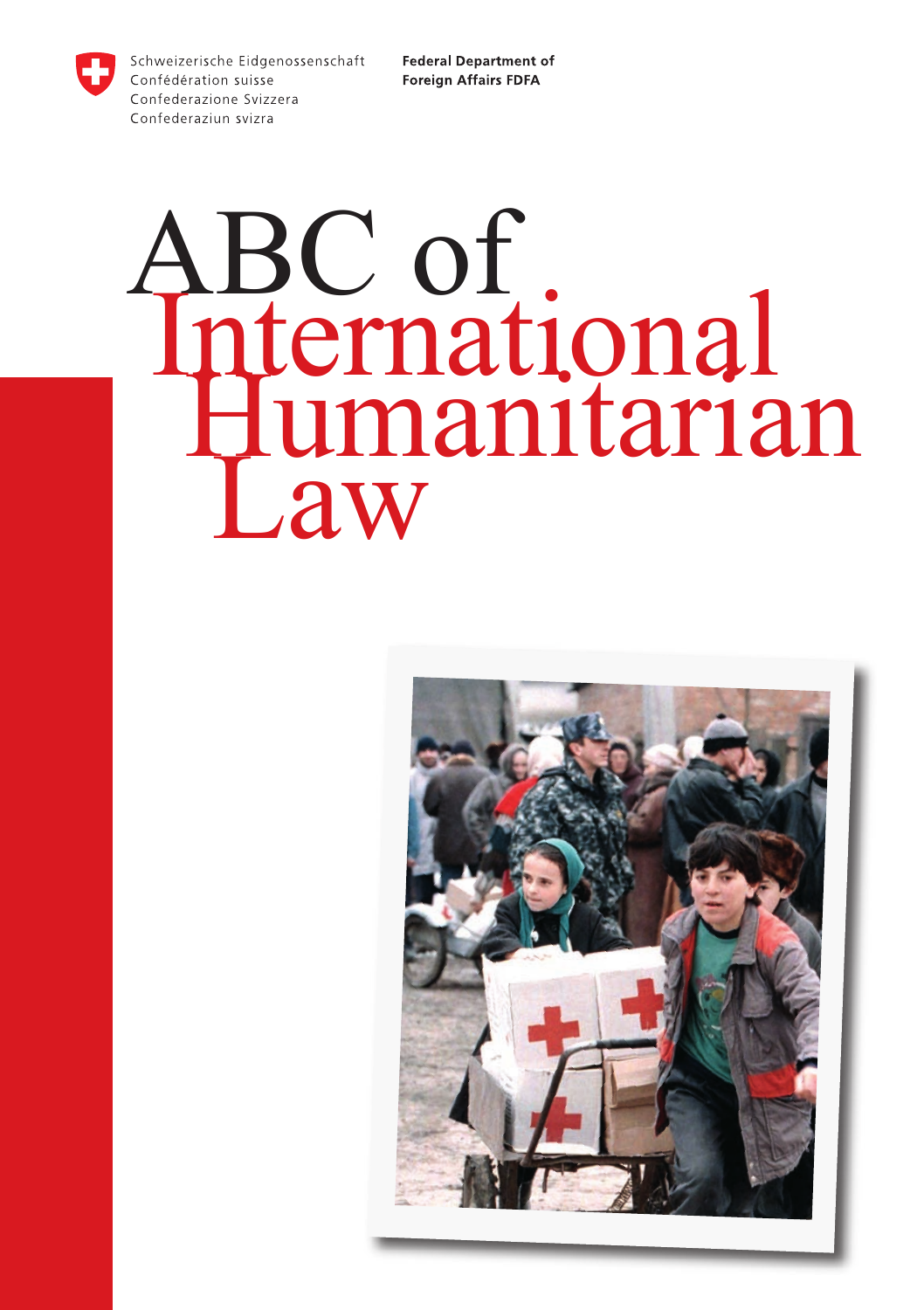# **Contents**

Introduction 3<br>Glossarv 6 Glossary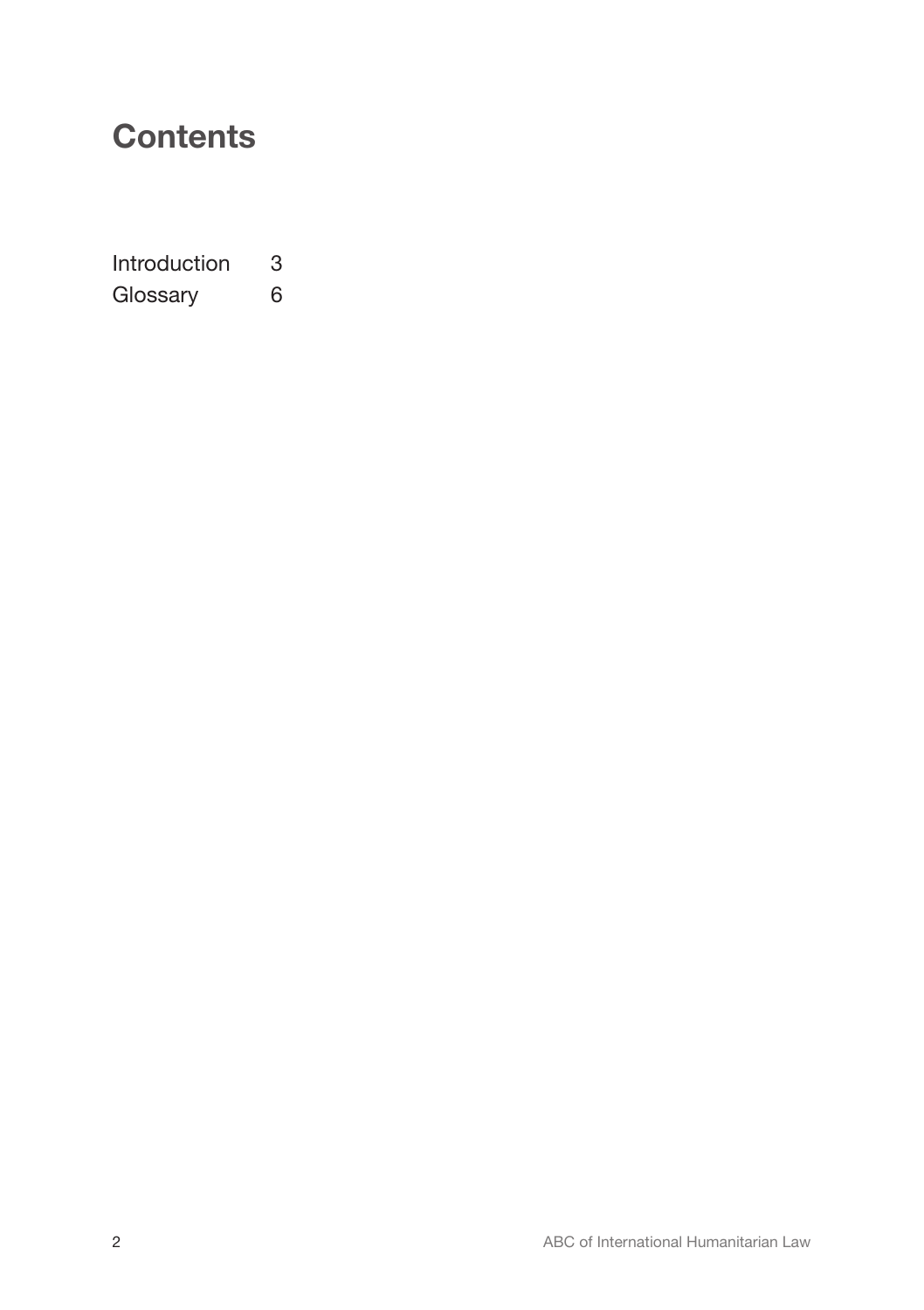# Introduction

International humanitarian law – also known as the Law of Armed Conflict or the Law of War (*ius in bello*) – applies to armed conflicts and has a two-fold purpose: to regulate the conduct of hostilities and to protect the victims of armed conflicts. It does not, however, answer the question of whether or not a particular war is lawful (*ius ad bellum*). This is dealt with by the Charter of the United Nations (UN). International humanitarian law applies to all types of armed conflicts, whether lawful or not, and must be respected by all parties to the conflict.

A substantial part of international humanitarian law, notably concerning the conduct of hostilities, was elaborated at the international peace conferences of 1899 and 1907 in The Hague ("Hague Law"). The participants adopted a number of declarations and agreements intended to impose limits on the means and methods of warfare, such as the Hague Conventions of 1899 and 1907 concerning the Laws and Customs of War on Land, the various agreements on the conduct of war at sea of 1907 and the declarations of 1899 banning the use of poison gas and "dumdum" bullets.

Provisions for the protection of victims of armed conflicts ("Geneva Law") are contained in the four Geneva Conventions of 1949, which protect the following:

- wounded and sick in armed forces in the field (First Convention)
- wounded, sick and shipwrecked armed forces at sea (Second Convention)
- prisoners of war (Third Convention)
- civilians in time of war (Fourth Convention)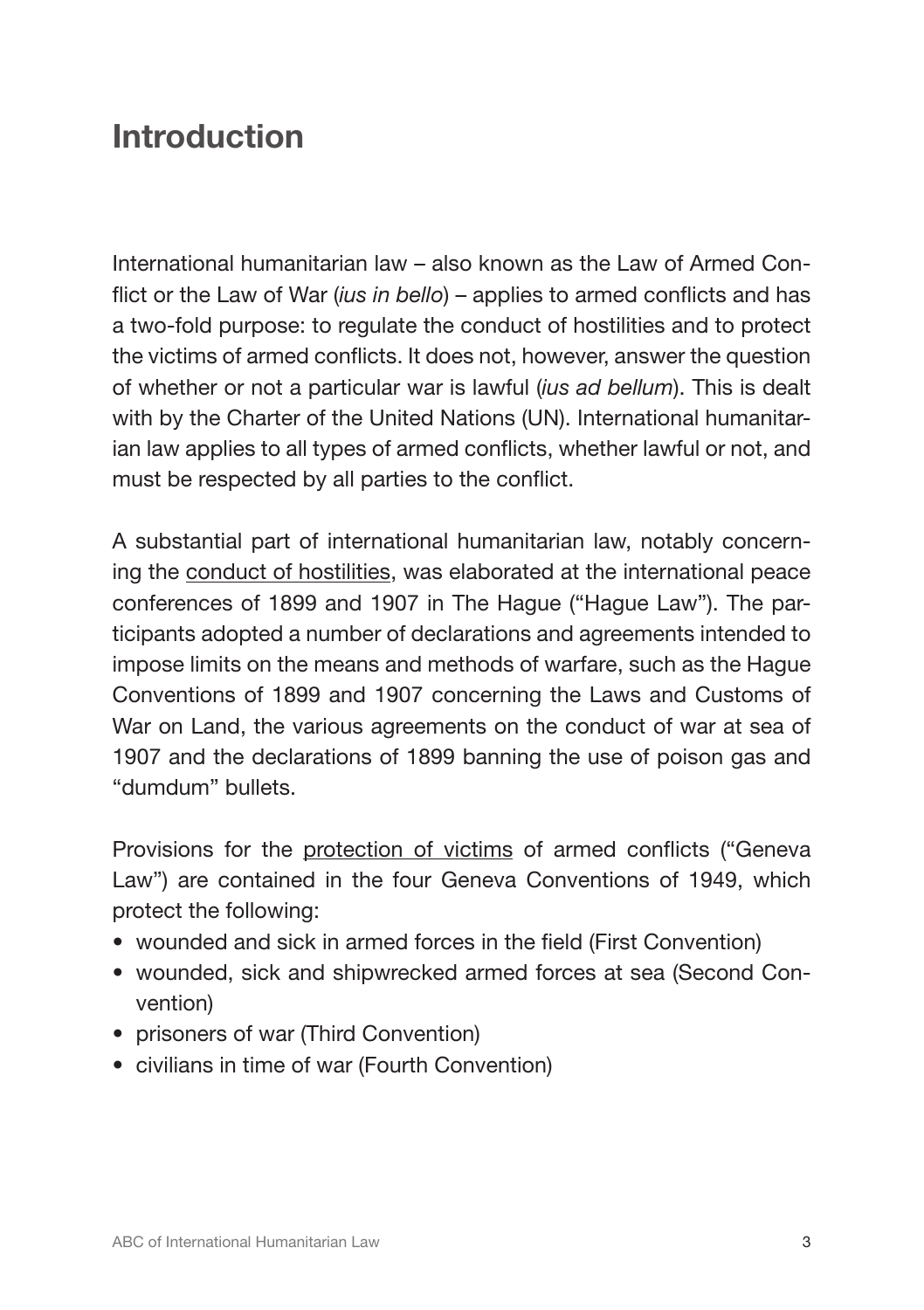The Geneva Conventions of 1949 were supplemented in 1977 by two Additional Protocols on the protection of victims of international armed conflicts and on the protection of victims of non-international armed conflicts. In 2005, a third Additional Protocol on the adoption of an additional emblem was adopted.

Since the adoption of the two Additional Protocols of 1977, which have updated the rules governing the conduct of hostilities, this strict differentiation between "Hague Law" and "Geneva Law" is no longer pertinent.

International humanitarian law applies only to armed conflicts, whether international or non-international, although there are far more rules that apply to international armed conflicts than to non-international armed conflicts. In addition, there is another area of international law, known as customary international law, which is applicable not only to international armed conflict, for which it was originally developed, but also to noninternational armed conflicts.

Although international humanitarian law is intended mainly for States and parties to a conflict (e.g. armed groups), many of its provisions must also be respected by individuals. States are obliged to respect the norms, to suppress any violations, and either themselves prosecute persons responsible for grave breaches, in particular of war crimes, or extradite such persons. If a State is either unwilling or unable to undertake prosecutions then, as appropriate, the responsibility passes to the International Criminal Court in The Hague. Furthermore, the international community has set up international ad hoc tribunals for the prosecution of crimes committed in the context of specific conflicts (e.g. the International Criminal Tribunals for the former Yugoslavia and for Rwanda).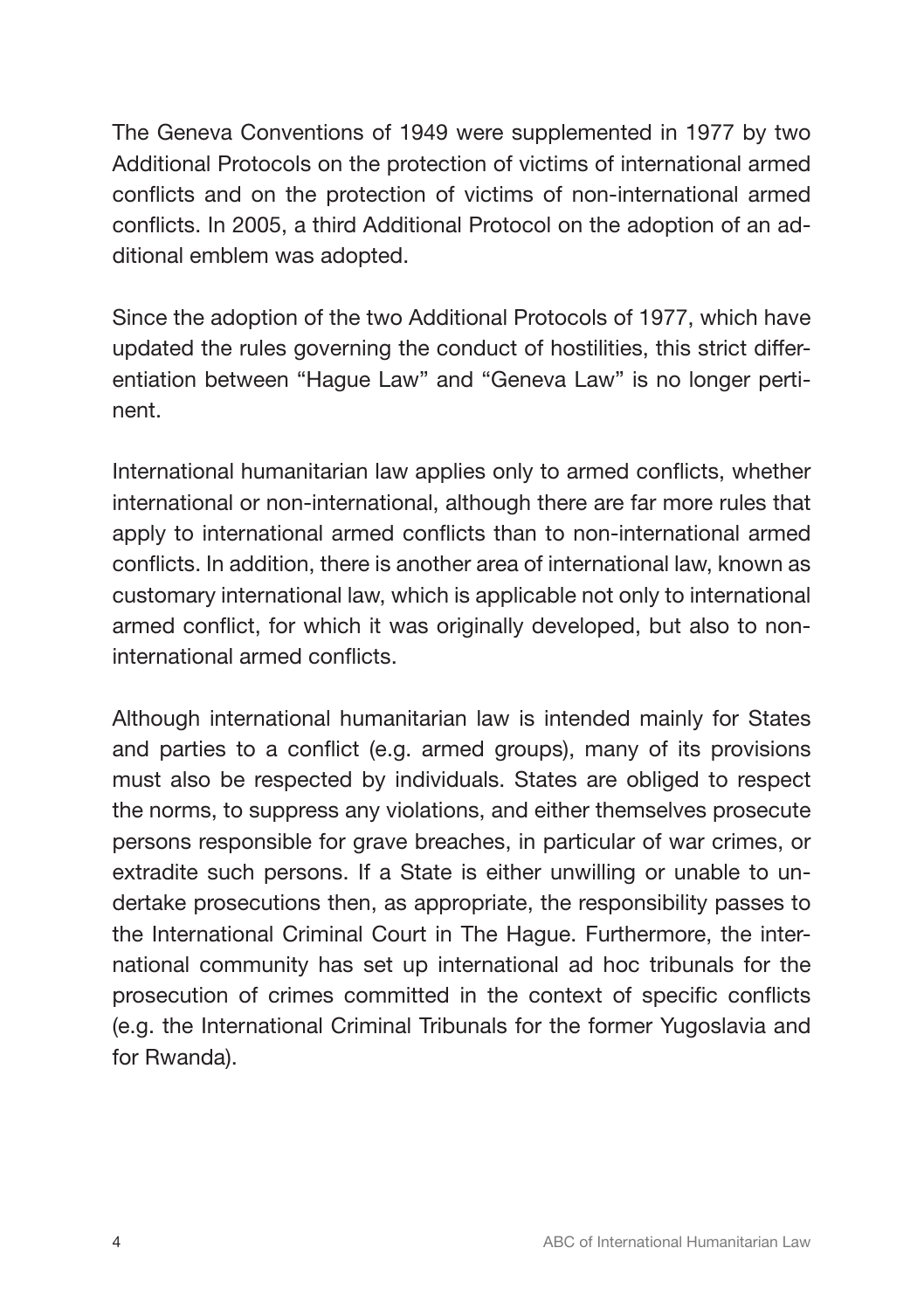The parties to a conflict must respect international humanitarian law in all circumstances and regardless of the behaviour of the other side. A State Party cannot evade its own obligations arguing that the other Party is failing to uphold international humanitarian law. Thus a State Party accused of a violation cannot justify its actions on the grounds that the other Party committed a similar violation. The suspension clause that generally applies in treaty law has no validity here. Furthermore, States remain bound by the Conventions even if the enemy has not acceded to them.

The purpose of this "ABC" is to explain the key concepts of international humanitarian law and to allow the reader to become familiar with this particular branch of international law. It makes no pretence to being an exhaustive lexicon on the subject.



### People on War

How do combatants and civilians experience war? Why in times of war are the fundamental values of humanity ignored? Through the "People on War" project, the International Committee of the Red Cross (ICRC) interviewed more than 12,000 people on different aspects of war. The interviews were carried out in 12 war-affected countries\*. The results were published in the year 2000.

www.icrc.org/Web/Eng/siteeng0.nsf/html/p0758

\* Afghanistan, Bosnia and Herzegovina, Cambodia, Colombia, El Sal- vador, Georgia/Abkhasia, Israel, the Occupied Palestinian Territory, Lebanon, Nigeria, the Philippines, Somalia, South Africa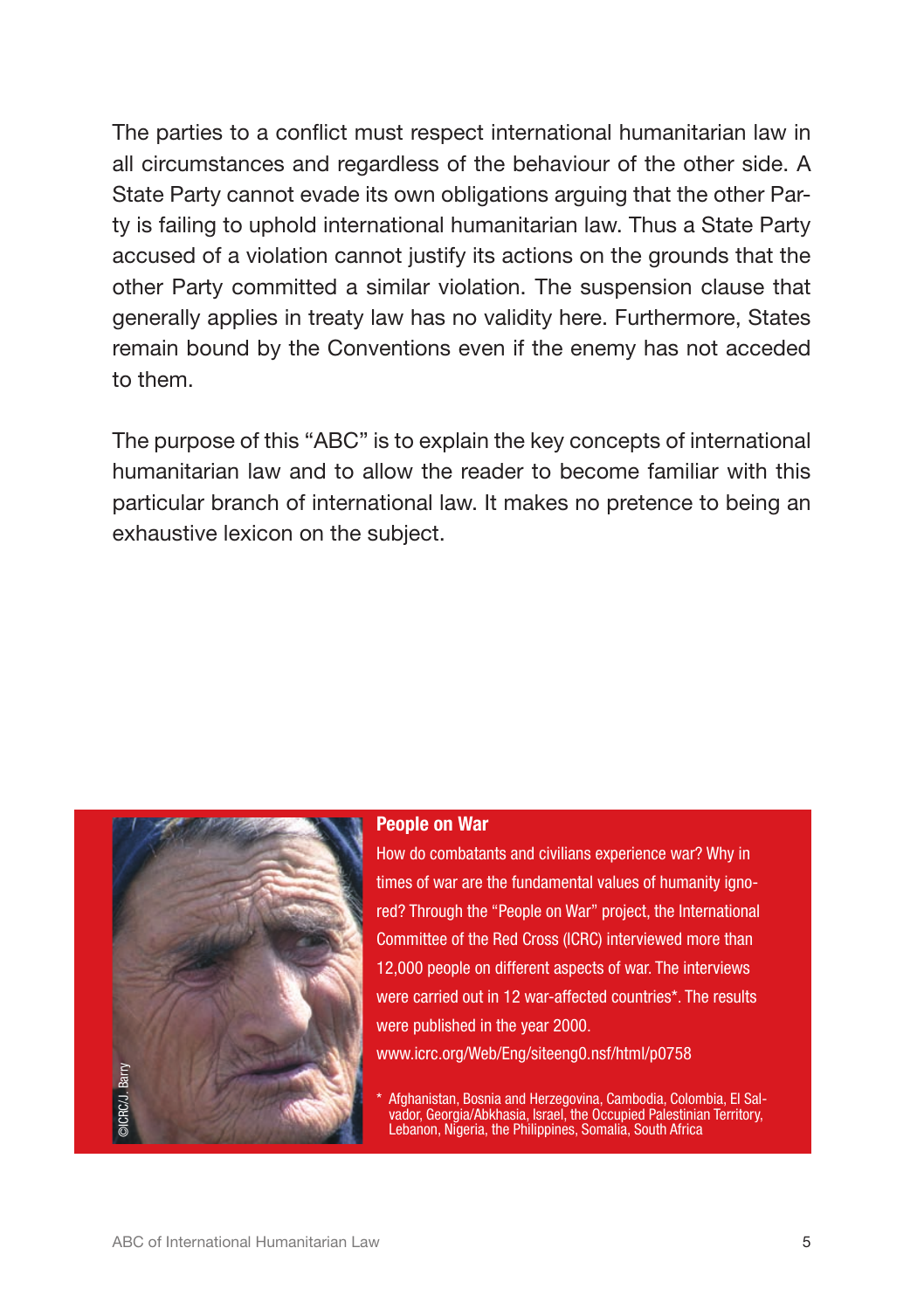# **Glossarv**

# Additional Protocols

Two Additional Protocols to the *> Geneva Conventions* of 1949 were adopted on 8 June 1977 in Geneva. The first concerns the protection of victims of international *> Armed conflicts* and the second, the protection of the victims of non-international armed conflicts. A third Additional Protocol came into force on 14 January 2007, making the Red Crystal an additional official *> Emblem*.

# Ad hoc tribunals

Following the conflicts in Rwanda and the former Yugoslavia, the Security Council of the *> United Nations (UN)* established two ad hoc international criminal tribunals to prosecute *> War crimes, > Genocide* and *> Crimes against humanity*. The jurisdiction of these tribunals – unlike that of the *> International Criminal Court* – is limited in duration and to the specific conflict.

There are other mixed courts, made up of local and international members of staff, which prosecute crimes committed in particular conflicts or under specific regimes. Examples: the Special Court for Sierra Leone and the Extraordinary Chambers in the Courts of Cambodia for the Prosecution of Crimes Committed during the Period of Democratic Kampuchea.

# Aggression

Aggression is the use of armed force by one State against the sovereignty, territorial integrity, or political independence of another State. Although international law prohibits in principle the use of military force it allows two exceptions: military self-defence in well-defined circum-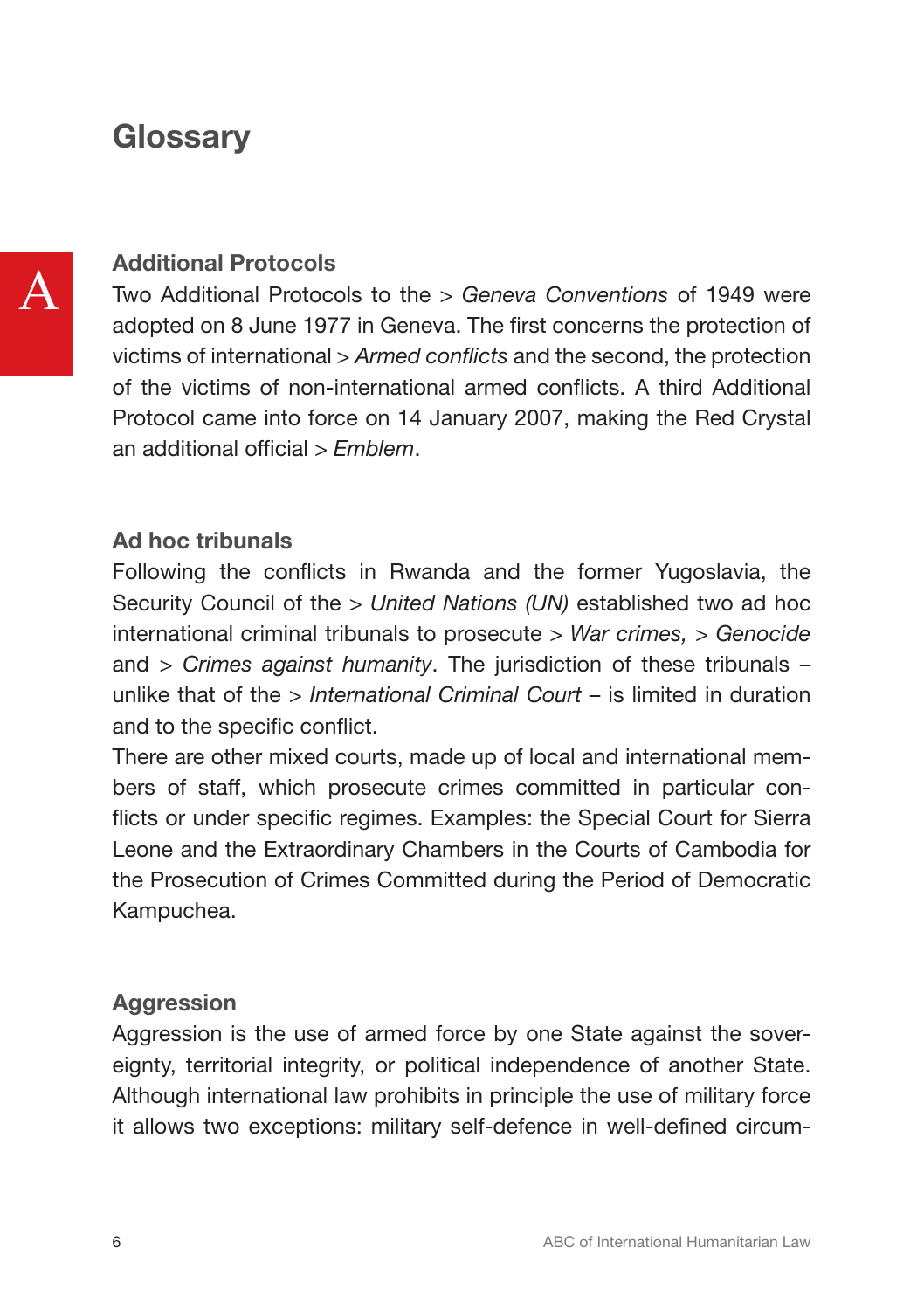stances or that in the context of measures to maintain or restore international peace and security on the basis of a decision of the United Nations Security Council taken under Chapter VII of the Charter.

The concept of aggression in international law involving two or more States is not to be confused with the International Criminal law concept of aggression. The latter concerns the criminal responsibility of individuals and is not yet based on an internationally recognised definition.

# **Applicability**

International humanitarian law is applicable both to international and non-international *> Armed conflict*. It takes effect from the beginning of an armed conflict and remains in force until the general close of military operations or the end of occupation. Certain provisions remain in force for as long as the de facto situation continues. Thus, for example, the Third Geneva Convention protects *> Prisoners of war* even after the cessation of hostilities.

# Armed conflict

International humanitarian law applies to all armed conflicts. Although none of the relevant conventions contains a definition of armed conflict, it has been described as follows in jurisprudence: "an armed conflict exists whenever there is a resort to armed forces between States or protracted armed violence between governmental authorities and organised armed groups or between such groups within a State." Thus conflicts can be international or non-international. A non-international conflict must reach a certain intensity to qualify as such. Internal tensions, > *Internal disturbances* such as riots, isolated or sporadic acts of violence and similar events are not covered by international humanitarian law.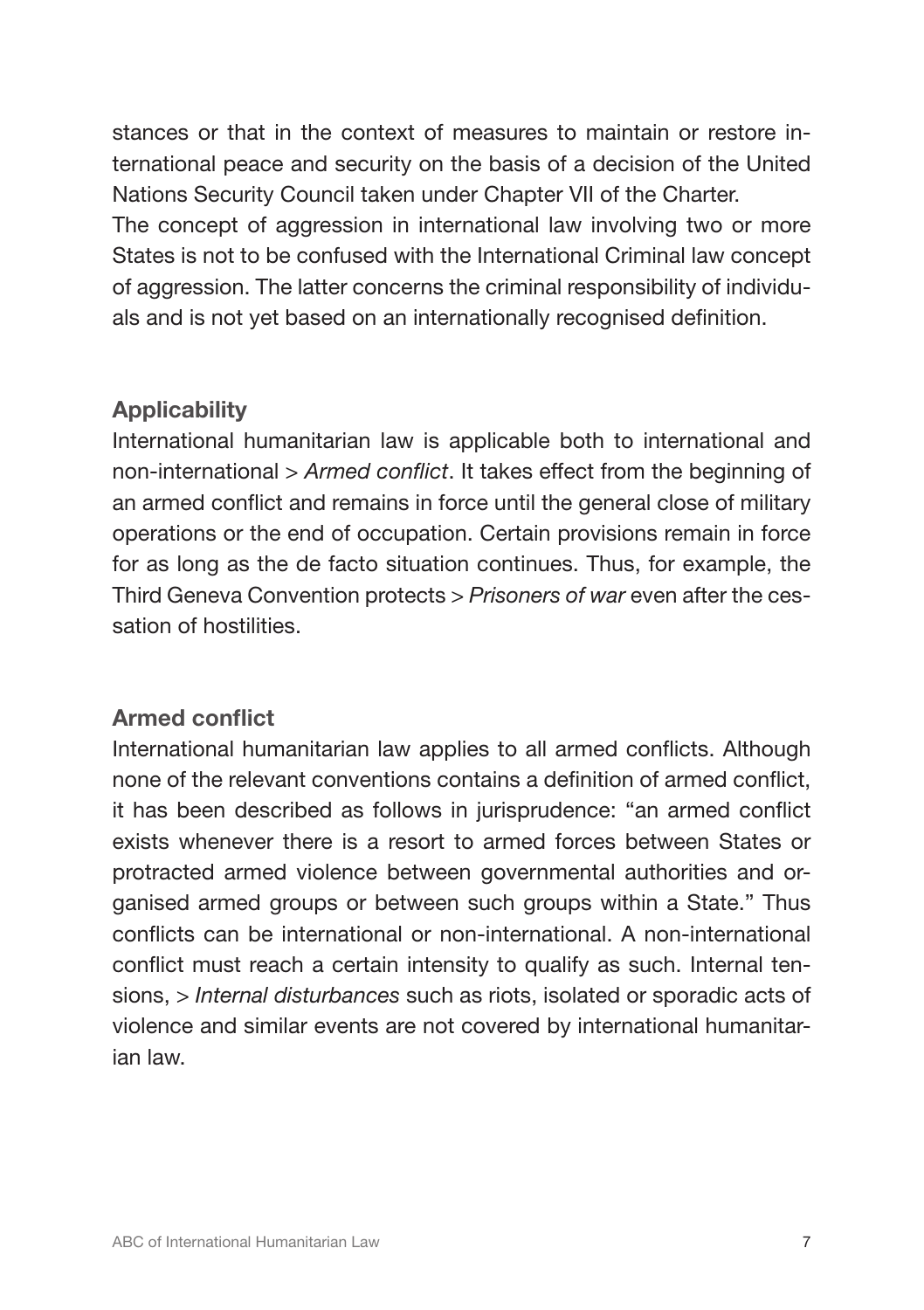# Asymmetric warfare

Today's wars are no longer exclusively conducted by conventional armies, but also involve non-state armed groups. They are becoming increasingly "asymmetric", i.e. there is a considerable difference between the military capabilities of the belligerants. International humanitarian law also applies to this kind of conflict, regardless of whether or not the (State or non-State) parties to the conflict recognise this body of law. Asymmetry nonetheless leads to many problems when it comes to observing the rules, for instance when a party sees itself at a disadvantage if it respects the provisions of international humanitarian law, or when the party which is technically weaker adopts *> Means and methods* that are in violation of international humanitarian law such as *> Perfidy* or the use of civilians as human shields, or when the dominant party fails to respect the principles of *> Distinction* and of *> Proportionality* in reaction to violations by the enemy.

# Ban on torture

B

Torture and other cruel, inhuman or degrading treatment or punishment are at all times and in all circumstances prohibited by *> Customary international law* as well as by various international treaties such as the Convention against Torture. The Additional Protocol to the Convention against Torture of 2002 strengthens efforts to prevent torture through visits and controls by international and national bodies of prisons and other detention facilities. Torture and cruel treatment are also expressly prohibited by the *> Geneva Conventions* and their *> Additional Protocols.*

Torture carried out in the course of armed conflicts is treated as a *> War crime*, and in the context of widespread or systematic attacks against civilian populations as a *> Crime against humanity*.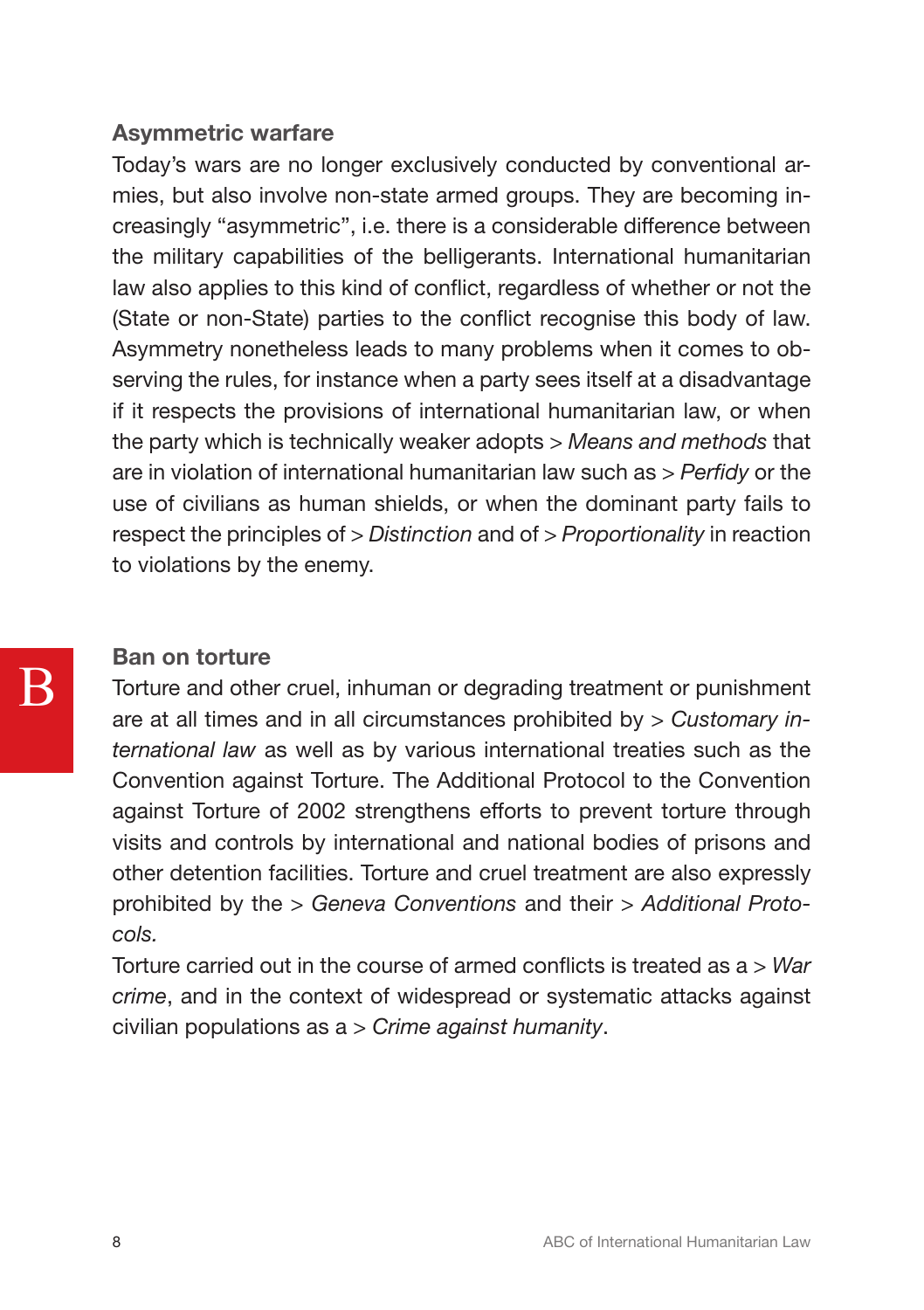## Biological weapons

Biological *> Weapons* are also known as bacteriological weapons. These are designed to cause disease and death. Biological weapons contain living organisms that reproduce and release toxins dangerous to humans, animals and plants. As well as endangering health they cause damage to the environment. The use of biological weapons has been prohibited since 1925. The Biological Weapons Convention of 1972 prohibits the development, production or stockpiling of weapons that contain microbiological and bacteriological agents and toxins, as well as their means of delivery. It also recommends the destruction of such weapons.

# C

# **Ceasefire**

A ceasefire is an immediate halt or end to hostilities. This military concept refers to both agreements negotiated between the parties to a conflict and the unilateral termination of all military activity by one of the parties, possibly for a specified period of time or in a specified area.

# Central Tracing Agency

The Central Tracing Agency, created under the auspices of the *> International Committee of the Red Cross (ICRC)*, is based in Geneva. It is the successor of the Central Prisoners of War Agency which during World Wars I and II defended the rights of *> Prisoners of war* and the right of their families to know what had become of them. The Agency works with the national authorities' official information services, ICRC delegates and other institutions active in the field. It coordinates the search for missing persons, passes on information about prisoners of war and other detainees, carries out prisoner transfers and repatriations, conveys messages and helps to reunite families.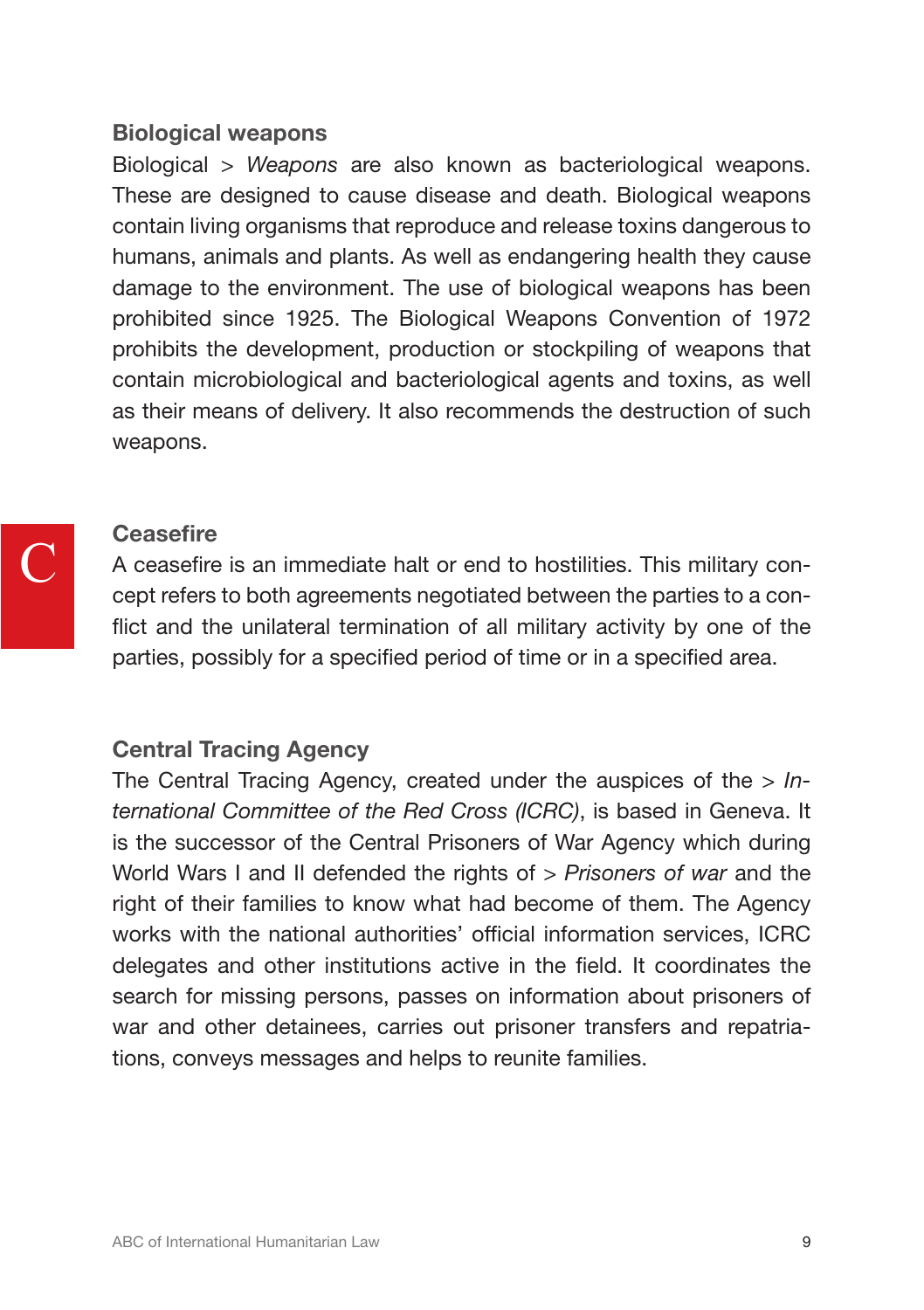# Chemical weapons

Chemical *> Weapons* contain chemical substances that are a danger to health, can cause death to humans and animals, or render them temporarily incapable of resistance (hors de combat) or cause lasting damage. These substances can also contaminate foodstuffs, drinks and other materials. As a result of the terrible consequences of chemical weapons in the First World War, the use of asphyxiating, poisonous and similar gases was prohibited in 1925. In 1993 an international convention went further, prohibiting the development, production, stockpiling or use of chemical weapons and recommendending their destruction.

# Children

International humanitarian law offers special protection to children. Parties to a conflict are under an obligation to provide all the care and assistance that they need due to their young age or for any other reason. Food and medical aid must be provided to children before others. International humanitarian law also contains special guarantees for detained children, the inviolability of their nationality and civil status and for reunification with their families. Children orphaned by war or separated from their parents have the right to education in accordance with their own religion and culture.

# Child soldiers

It is estimated that there are around 300,000 child soldiers in the world today. Some are recruited by force while others are volunteers, in some cases for ideological reasons and in others just as a way of obtaining food. The Optional Protocol of 2000 to the UN Convention on the Rights of the Child provides for measures to ensure the reintegration in society of children who have served as combatants. The Protocol completes and strengthens the provisions of the two *> Additional Protocols*, prohibiting compulsory recruitment and direct participation in hostilities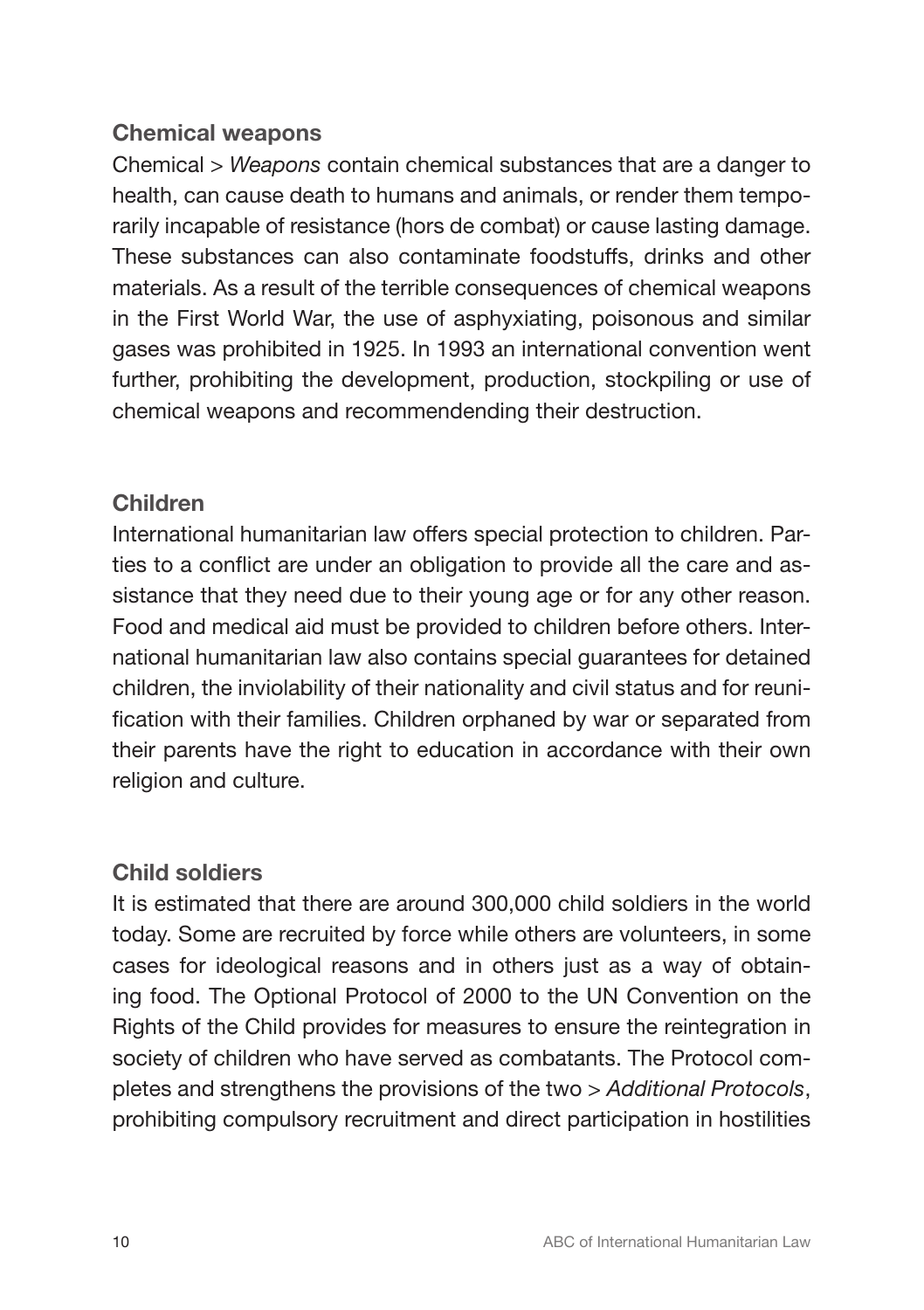before the age of 18. Furthermore, it calls on the States Parties to adopt measures to prevent armed groups from recruiting persons below the age of 18 and from deploying them in combat operations. The recruitment of children below the age of 15 in armed forces or other armed groups is regarded as a *> War crime*.

# Civil defence

Civil defence is the organisation of assistance and relief in situations of conflict and major disasters to protect and ensure the survival of civilian populations and to limit damage to *> Civilian objects* as much as possible. It is prohibited to attack members of the civil defence service, who are identified by a blue triangle on an orange ground.



### How combatants experience war\*

In war-torn regions 29 per cent of the combatants were wounded, 18 per cent were taken prisoner, and almost 20 per cent of prisoners were tortured. 43 per cent of the prisoners disclosed that a member of their family had been killed.

\* Results from the worldwide ICRC consultation, "People on War"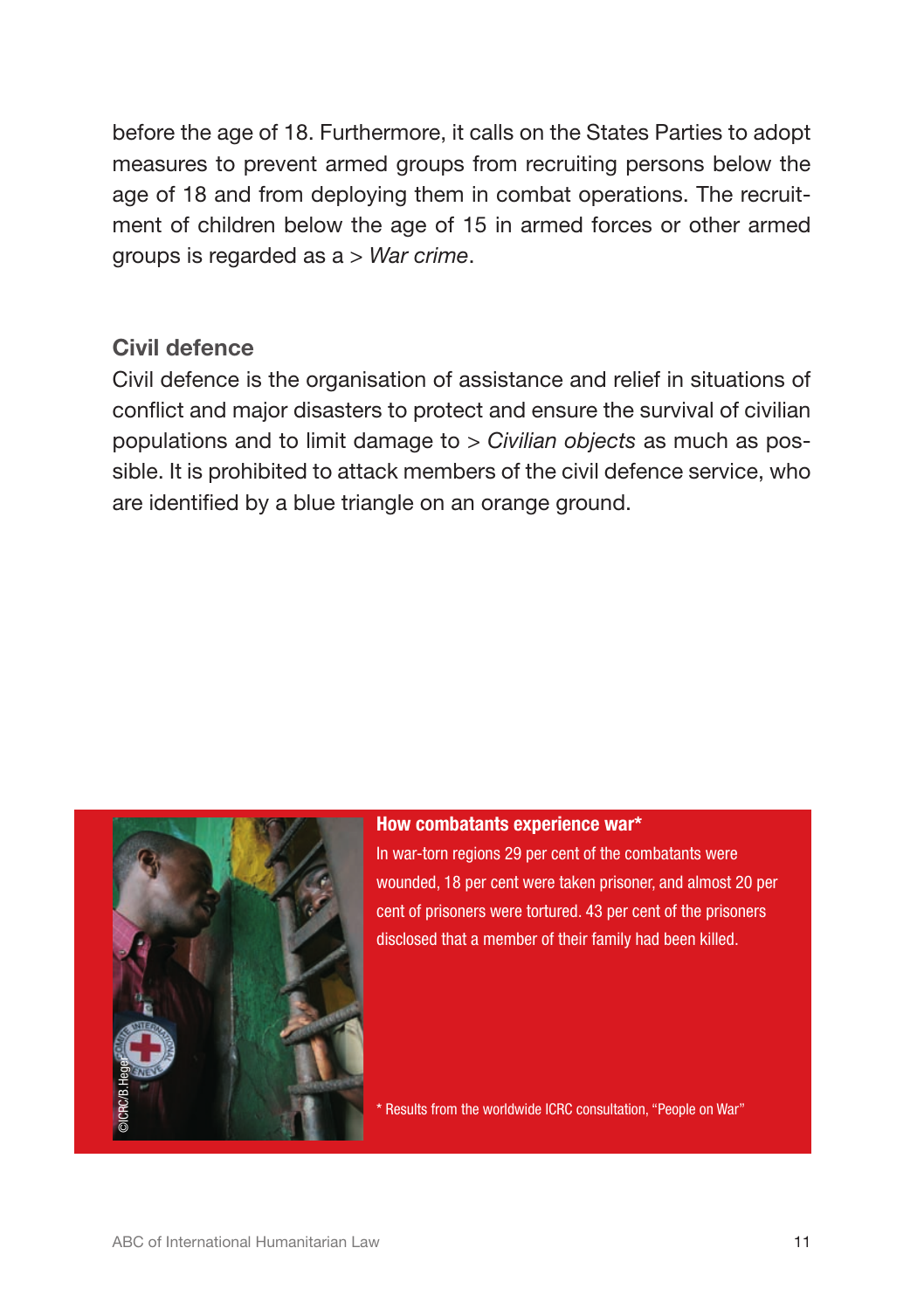# Civilian objects

International humanitarian law distinguishes between Civilian objects and *> Military objectives*, prohibiting acts of violence against the former. Other provisions provide special protection for certain specific civilian objects, some of which are expected to bear distinctive signs: medical units and means of transport, places of worship, cultural property, civil defence installations, goods indispensable for the survival of the population, the natural environment, and works and installations containing dangerous forces (e.g. nuclear power stations and dams). Civilian objects are all objects which are not military objectives.

# **Civilians**

Up to 1949, international humanitarian law protected the wounded, sick, shipwrecked and imprisoned members of the armed forces. The *> Geneva Conventions* of 1949 extended protection in time of war to the civilian population. The *> Additional Protocols* of 1977 increased the degree of protection and extended it by means of special regulations to specific categories of civilians (*> Women, > Children, > Refugees, > Journalists*).

# Civil war

A non-international *> Armed conflict*. A civil war may take place within the sovereign territory of a State between its armed forces and rebel forces or non-state armed groups which conduct on-going and coordinated combat. *> Internal disturbances* and tensions are not considered armed conflict.

# Cluster munitions

Cluster munitions were used regularly and on a large scale during the Vietnam War as well as in other *> Armed conflicts*. They consist of a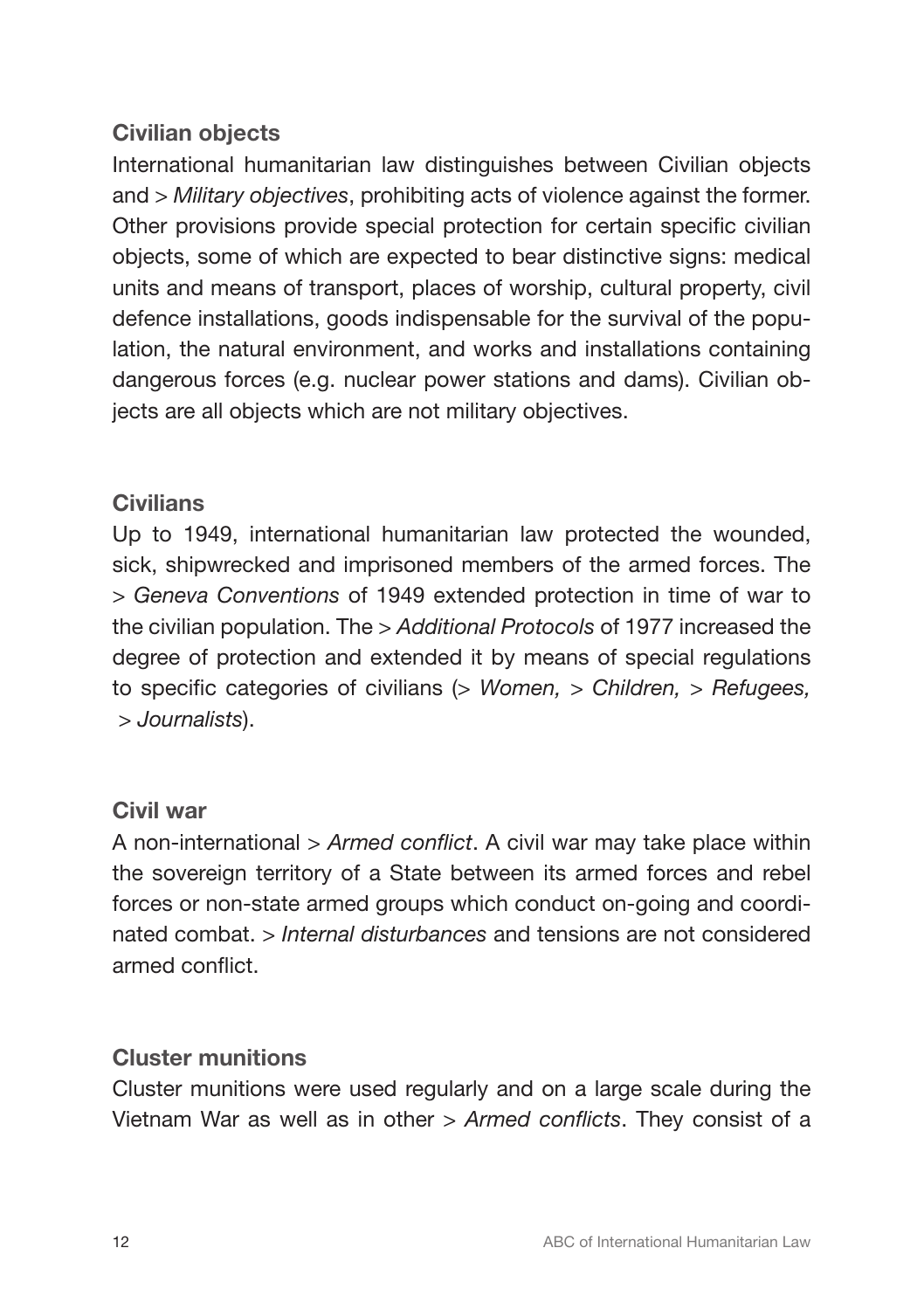hollow shell containing from a dozen to many hundreds of bomblets (submunitions) which are released over a wide area. Cluster munitions can have grave humanitarian effects since their impact is indiscriminate. Moreover, many submunitions do not explode, lie on the ground and are thus a long-term threat to the civilian population. In May 2008, in Dublin, an international convention was adopted prohibiting the manufacture, stockpiling, transfer and deployment of cluster munitions. The convention also provides for obligations on stockpile destruction, clearance and victim assistance. Cluster munitions are also a subject of negotiation in the framework of the 1980 Convention on Conventional Weapons, which involves major military powers not present at the adoption of the Convention on Cluster Munitions.

# **Combatants**

In an international *> Armed conflict* all members of the armed forces of a party to the conflict are considered combatants, with the exception of medical and religious personnel. Combatants may take part in licit acts of war, for which they may not be subjected to criminal prosecution or brought to court ("combatants' privileges"). In certain circumstances persons who participate in an uprising to defend their national territory are also accorded the status of combatants, as are militia fighters, volunteers and members of resistance movements. Combatants who are captured have a right to the status and guarantees accorded to *> Prisoners of war*.

# Conduct of hostilities

Not all *> Means and methods of warfare* are allowed in an *> Armed conflict*. International humanitarian law stipulates the military operations, tactics and weapons that are permissible. The two generally accepted principles of *> Distinction* and *> Proportionality* are the basis for a number of specific rules such as the prohibition of direct attacks on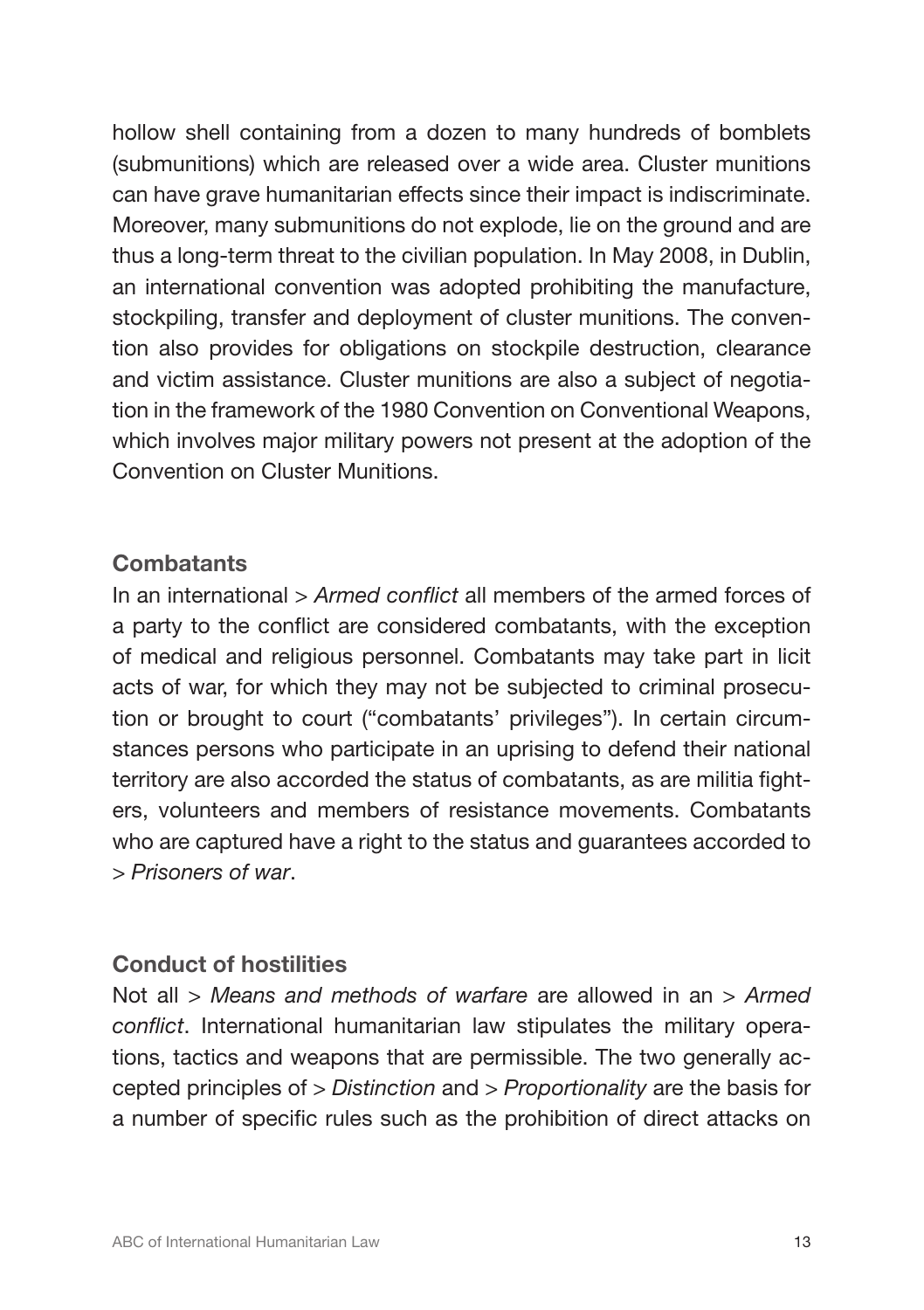the civilian population or on *> Civilian objects*, the prohibition of indiscriminate attacks and the obligation to adopt precautionary measures (*> Precaution*) so as to avoid or limit casualties among *> Civilians* and damage to civilian objects to the greatest possible extent.

# Crimes against humanity

Acts intended to cause major suffering or serious impairment of physical or mental health qualify as crimes against humanity when these are committed as part of a widespread or systematic attack directed against a civilian population. In particular this includes murder, extermination, enslavement, deportation, deprivation of freedom in violation of the basic principles of international law, *> Torture*, rape, sexual enslavement, enforced prostitution, enforced pregnancy, enforced sterilisation and similar forms of serious sexual violence, persecution on political, racial, nationalist, ethnic, cultural, religious or gender specific grounds, apartheid as well as the *> Enforced disappearance of persons*.

# Cultural property

Cultural property includes movable and immovable objects that are important to the cultural heritage of humanity, and the buildings in which they are stored or displayed. In the event of an *> Armed conflict* cultural property is accorded special protection under international law. Not only are hostile acts against cultural property prohibited, but it is also forbidden to make use of such property in support of military operations or as a target of *> Reprisals*. An exception is only forseen for cases of imperative military necessity. Protected items are marked by a distinctive sign. The way cultural property is to be treated is regulated in the *> Hague Convention on the Protection of Cultural Property in the Event of Armed Conflict* of 1954 and its two Additional Protocols. The First Protocol concerns the protection of cultural property during an occupation (*> Occupied territory*), while the second strengthens the protection,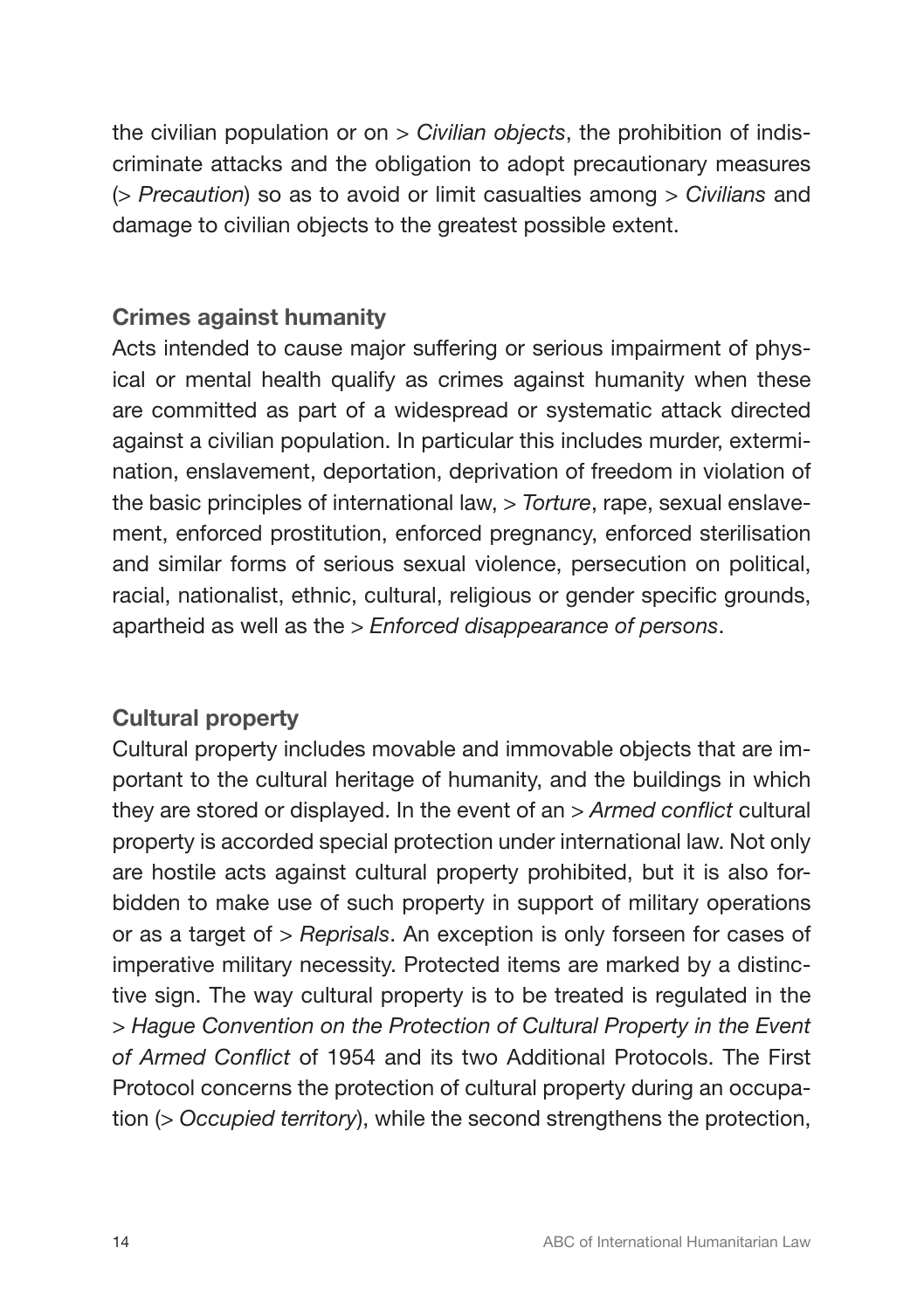extending it to non-international *> Armed conflicts*, and also defines individual criminal responsibility.

# Customary international law

Along with international treaties, custom is one of the two main sources of the rights and obligations of States. Customary international law is referred to when States adopt certain attitudes, believing that they are acting in conformity with an obligation. For customary law to develop, two elements are required: the systematic recurrence of the same pattern of behaviour of States and the conviction of these States that they are acting in conformity with a rule of international law.

Most of the provisions of international humanitarian law and in particular those concerning the *> Conduct of hostilities* are now also covered by customary international law and are thus binding on both State and *> Non-state actors*.



How the civilian population experiences war\* War destroys family life. This is the most widespread experience of war among the civilian population. 40 per cent of those interviewed had lost contact with a close relative. More than 34 per cent had been forced to leave their homes. 31 per cent of the people interviewed said that someone from their immediate family had died in the war.

\* Results from the worldwide ICRC consultation, "People on War"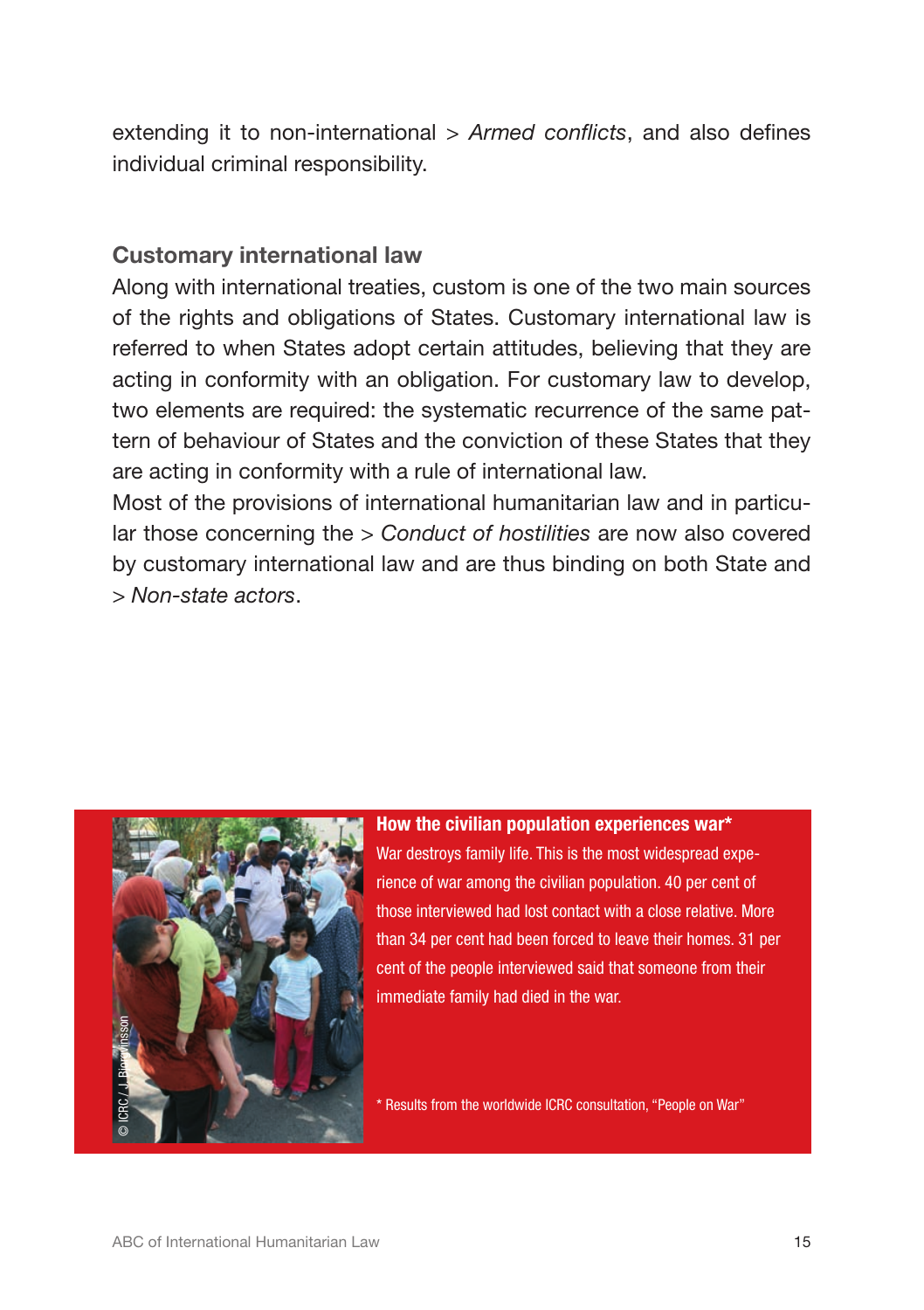

# **Depositary**

The depositary of an international treaty is a State or an international organisation whose duties are primarily those of a notary and include the safekeeping of documents, certification of documents, the acceptance, safekeeping and transmission of messages, reservations and declarations. Switzerland is the depositary for a number of international conventions including the four *> Geneva Conventions* of 1949, *> Additional Protocols* I and II of 1977 and Additional Protocol III of 2005.

# Direct participation in hostilities

Only combatants are authorised to take a direct part in hostilities, that is to say, in combat. A civilian who takes a direct part in hostilities loses his immunity from attacks for the time of this participation. Civilians are more and more involved in activities related to the conduct of hostilities. Moreover, the distinction between civilian and military functions is getting increasingly difficult. It is for this reason that the *> International Committee of the Red Cross* has started numerous consultations to clarify the notion.

# Displaced persons

Internally displaced persons differ from *> Refugees* in that they are displaced within their own country. They are entitled to the protection accorded to all *> Civilians*. International humanitarian law expressly prohibits the forcible transfer of civilians in both international and noninternational conflicts, defining it as a *> War crime*.

# **Dissemination**

Respecting and ensuring respect for international humanitarian law is one of the most important obligations of the States Parties to the *> Geneva Conventions* of 1949. The States Parties are also required to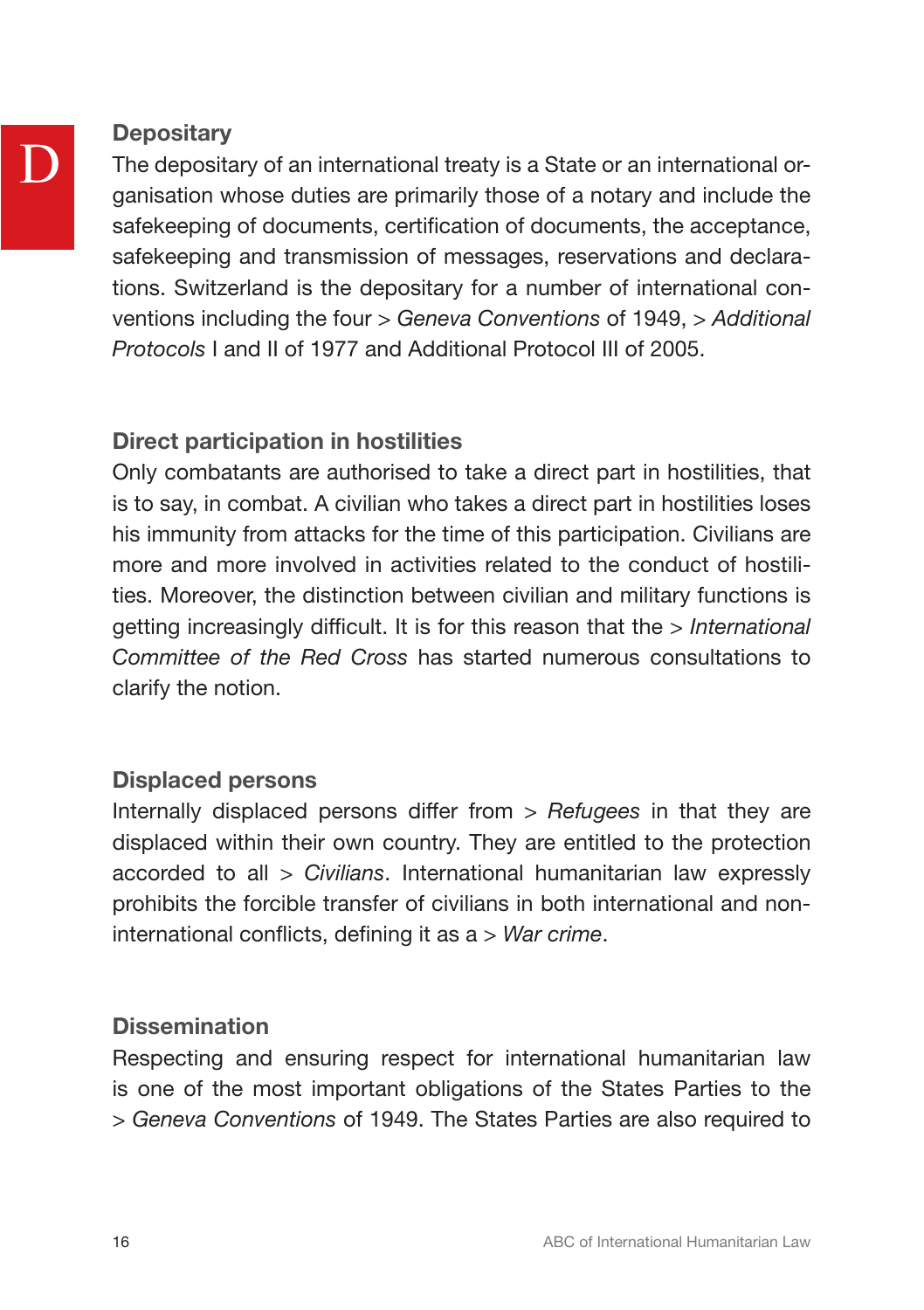incorporate the provisions of the Geneva Conventions into their own national legislation and to work for the dissemination of international humanitarian law in peacetime as well as during *> Armed conflict*.

# **Distinction**

International humanitarian law protects the civilian population and prohibits attacks against *> Civilians* and *> Civilian objects*. One of its ground rules is the principle of distinction: the parties to a conflict are obliged to conduct military operations exclusively against *> Military* objectives and must therefore always distinguish between *> Civilians* and *> Combatants* as well as between *> Civilian objects* and *> Military objectives*. The principle of distinction imposes limits on means and methods of warfare: any *> Weapon* or strategy that cannot be directed exclusively at a specific military objective is prohibited.



### Women in war\*

Women are almost as frequently victims of expulsion, family dispersion and destruction of property as men. The probability of the loss of a close family member is almost as high for women as for men. A total of 40 per cent of women lost contact with members of their families and 32 per cent were forced to leave their homes. 9 per cent knew someone who had been raped and another 9 per cent had been tortured.

\* Results from the worldwide ICRC consultation, "People on War"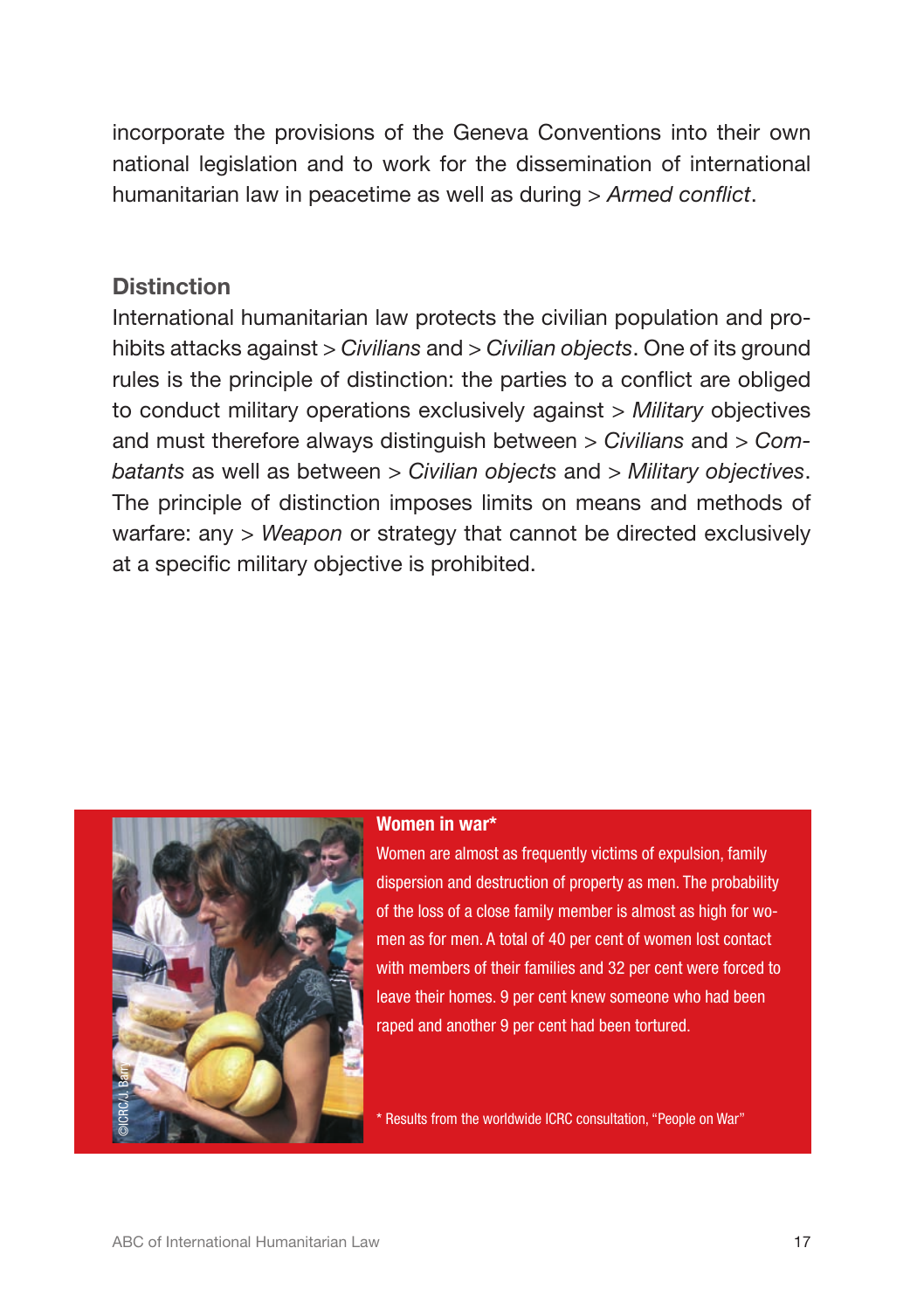# Dumdum bullets

Dumdum bullets were first used as ammunition for firearms at the end of the 19<sup>th</sup> century. On entering the body the bullet loses velocity, and unlike a conventional bullet the dumdum tears the body tissue and fragments bone.

At the first international peace conference in The Hague (1899) the use of dumdum bullets in *> Armed conflict* was prohibited on the grounds of cruelty and inhumanity. The bullet is named after a suburb of Kolkata (Calcutta), where it was invented.

# Dunant, Henry

Swiss businessman, who in 1859 happened to witness the battle of Solferino in Lombardy. Shocked by what he saw, Henry Dunant published the book "A Memory of Solferino" in 1862, in which he proposed the creation in each European country of a voluntary aid organisation to relieve and support military medical staff. Each State would officially undertake to recognise the neutrality of military hospitals and medical staff, thus ensuring their protection. Already by 1863 the International Committee for Relief to the Wounded had been founded, which in 1876 was renamed the *> International Committee of the Red Cross (ICRC)*. The first international Convention for the Amelioration of the Condition of the Wounded and Sick in Armed Forces in the Field was adopted in 1864 in Geneva.

# Emblems (distinctive sign)

In *> Armed conflicts* recognisable emblems serve above all to protect military and civilian medical installations as well as the buildings of national relief organisations and their personnel from attack (protective function). This protection is guaranteed not by the emblems themselves but is based directly in international law.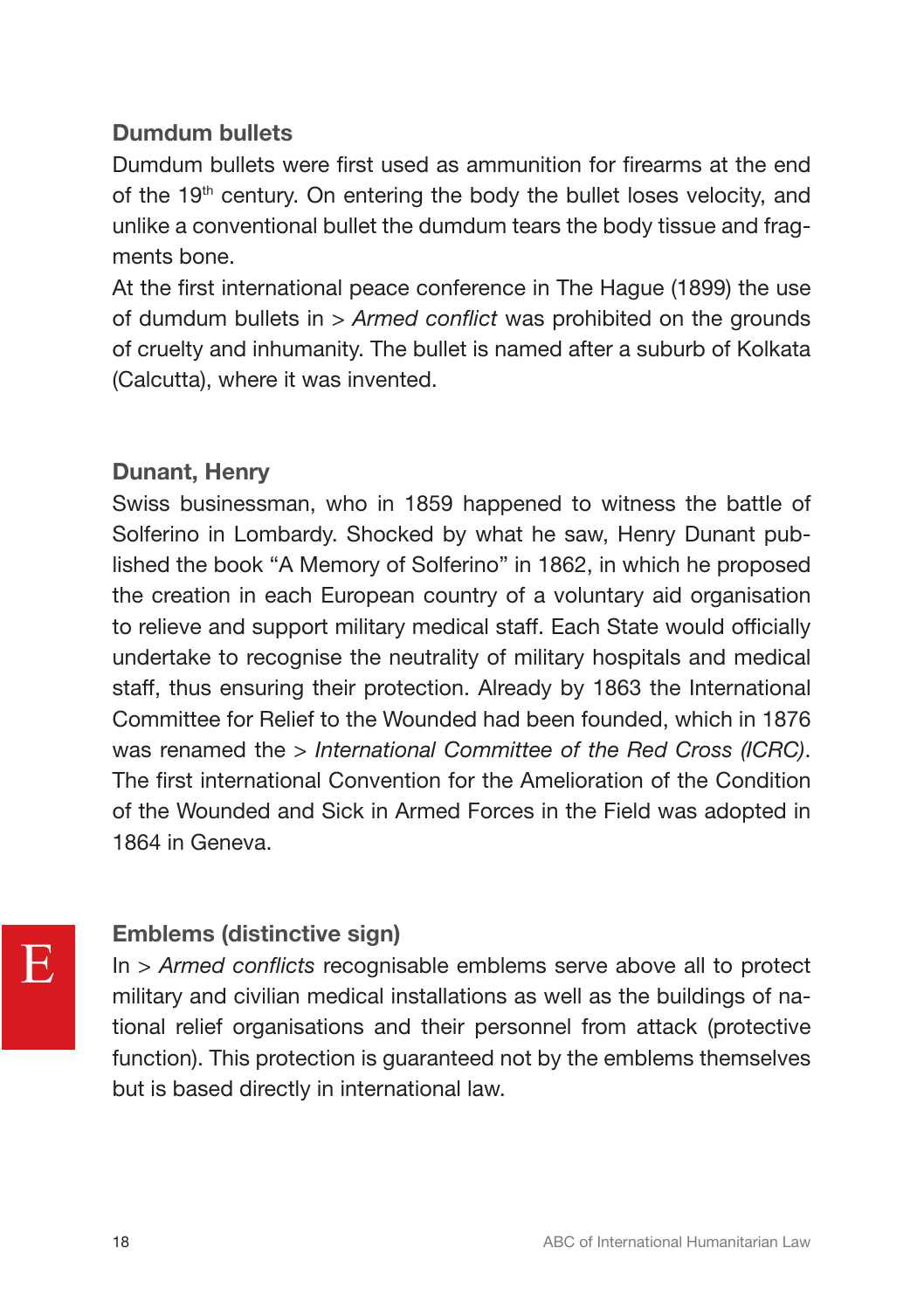In peacetime, the national Red Cross, Red Crescent and Red Crystal societies are allowed to use these emblems for activities that are compatible with their founding principles (indicative function).

The *> Geneva Conventions* of 1949 recognise the Red Cross, the Red Crescent and the the Red Lion and Sun (abandoned in 1980) as emblems. The Red Crystal was recognised as an additional emblem in 2005 for use by all States that for religious or other reasons do not wish to make use of the original emblems.

Other emblems with a protective function include the white flag for *> Combatants* who wish to parley or surrender, and a blue triangle on an orange ground, as the emblem of *> Civil defence*. Improper use of these emblems is prohibited by law.

# Enforced disappearances and arbitrary detention

The concept of "enforced disappearance" refers to cases in which people are apprehended or abducted by agents of the State, their detention is not acknowledged and the fate and/or the place of detention of persons who have been abducted is kept secret. The persons concerned thus lose all legal protection.

Enforced disappearances violate International humanitarian law and *> Human rights*. No conflict and no national security considerations can justify such disappearances. The Convention for the Protection of All Persons from Enforced Disappearance was adopted in 2006 but has not yet come into force (status 2008). International humanitarian law nonetheless contains provisions on the enforced disappearance of persons following an armed conflict. In particular, their next of kin have the right to know what has happened to them.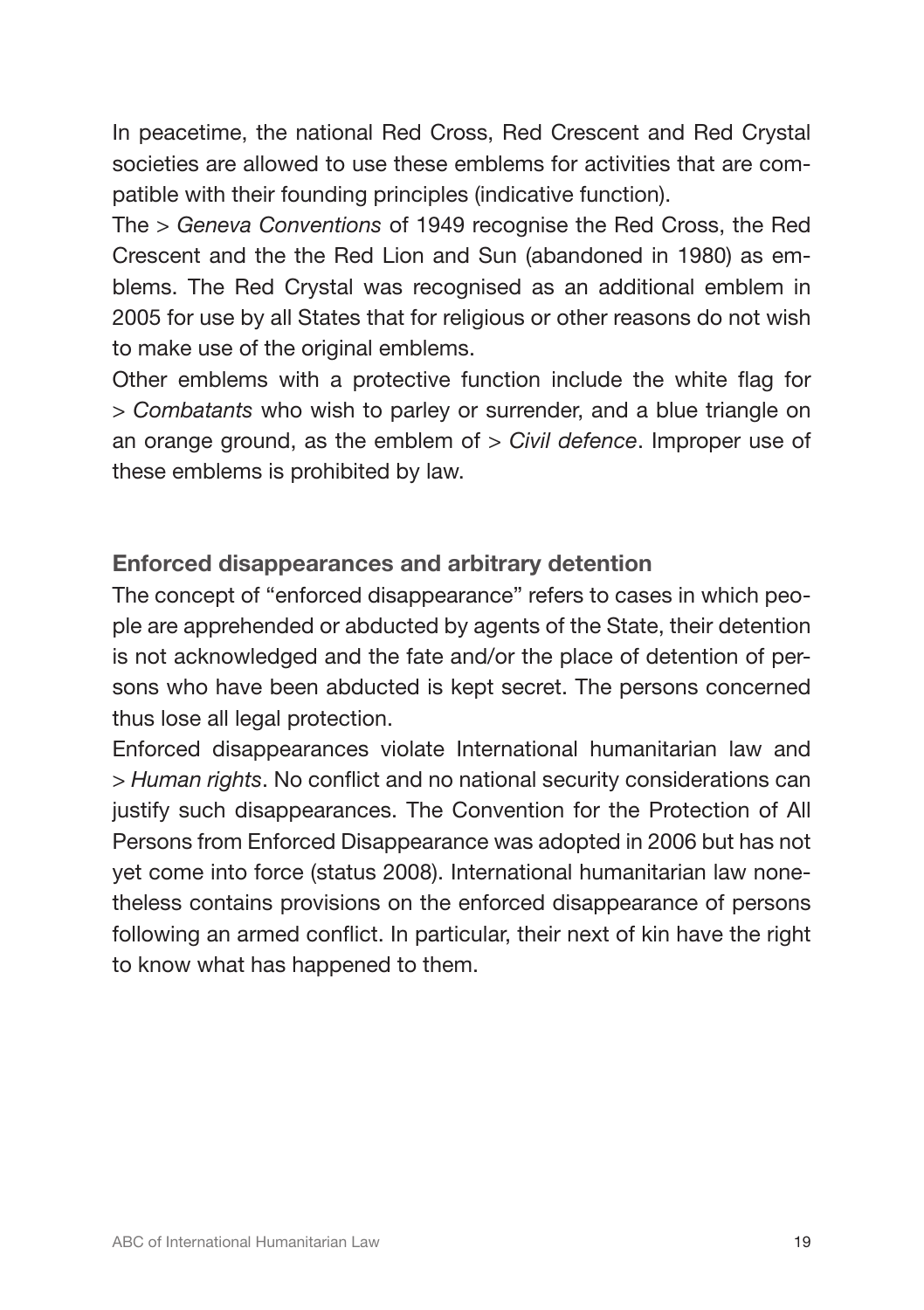# **Environment**

Attacks and combat methods that can cause widespread, long-term and severe damage to the natural environment are expressly prohibited by the First *> Additional Protocol* to the *> Geneva Conventions*. The general principles of *> Customary international law* such as the principles of *> Distinction* and *> Proportionality* ensure protection of the environment.

# Explosive remnants of war

Explosive remnants of war is the term for devices and munitions that lie in the ground unexploded and thus remain a serious threat to the civilian population. The Protocol on Explosive Remnants of War of 2003 annexed to the 1980 Convention on Certain Coventional Weapons stipulates that all States Parties mark and remove or destroy such remnants in areas under their control once hostilities have ended, or to provide the necessary information and support for clearance of the areas in question. The Protocol does not however limit the deployment of *> Weapons*  that leave explosive remnants behind.

# Fundamental guarantees

International humanitarian law provides fundamental guarantees to persons who do not benefit from more favourable treatment on the basis of the *> Geneva Conventions* of 1949. This minimal protection includes for example the *> Ban on torture* and other cruel, inhuman or degrading treatment, certain minimum standards with regard to the conditions of detention and a number of judicial guarantees.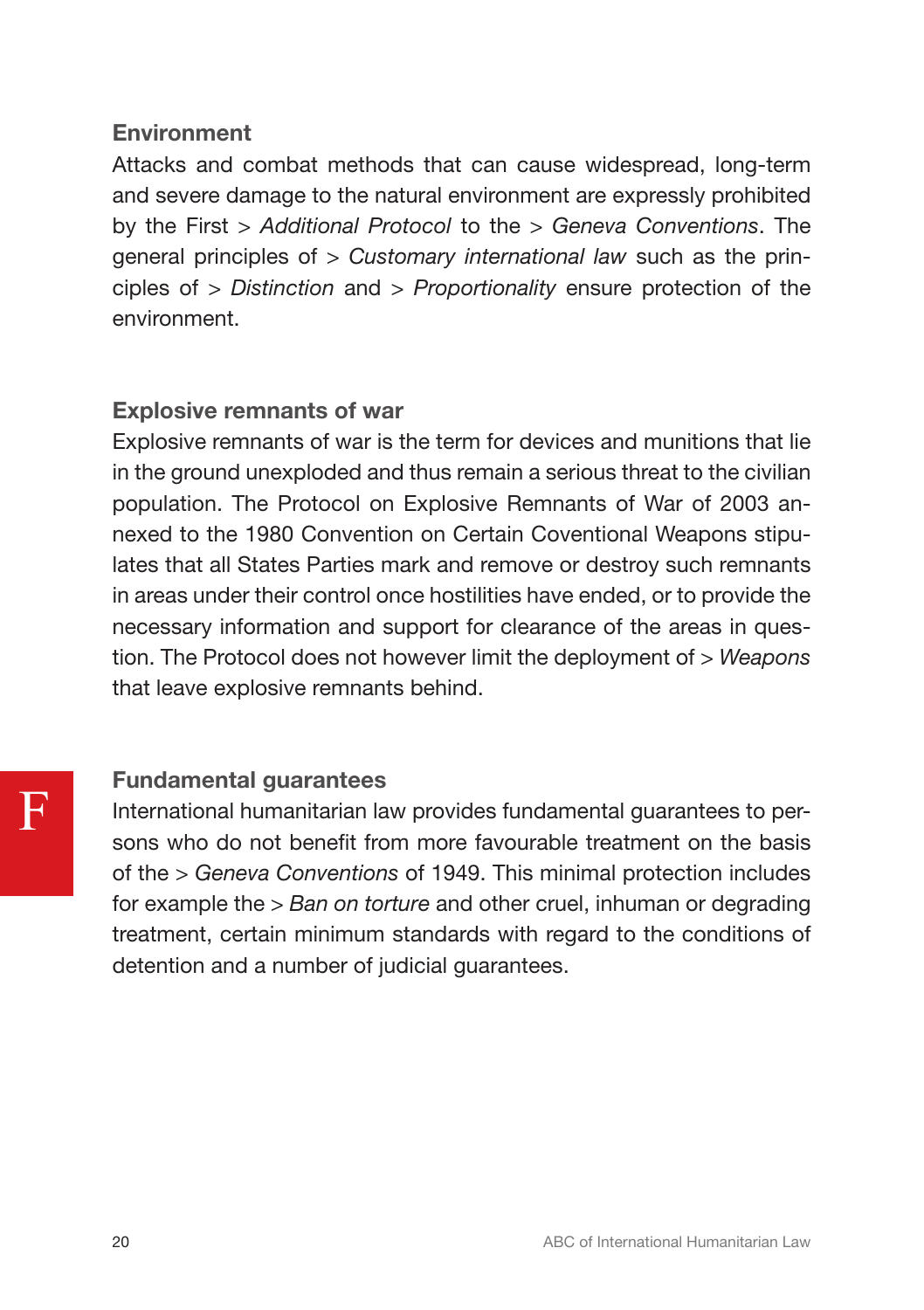# G

# Geneva Conventions

At the end of the Second World War the rules for the protection of noncombatants and individuals who are not, or no longer, participating in armed conflicts were strengthened. These rules apply mainly to *> Civilians*, the *> Wounded, the sick, the shipwrecked*, and to *> Prisoners of war*. The four Geneva Conventions of 1949 and the two *> Additional Protocols* of 1977 form the core of international humanitarian law. As both a State Party to and *> Depositary* of the Geneva Conventions and its Additional Protocols, Switzerland exercises special duties.

# Genocide

Actions which aim at the complete or partial annihilation of a national, ethnic, racial or religious group qualify as genocide. These actions include notably:

- Killing
- Inflicting serious physical or mental injuries
- Measures designed to prevent births, or physically eliminate a particular group
- Enforced transfer of *> Children* to another group.

In 1948, the United Nations adopted a convention to prevent and punish genocide.

# Good offices

General term used to describe the efforts of a third party to find a peaceful solution to a conflict between two or more States. The aim of good offices is to open a dialogue between the parties concerned. Good offices range from support of a technical or organisational nature (e.g. provision of a conference venue for the conflicting parties), to mediation, to participation in international *> Peacekeeping operations*. States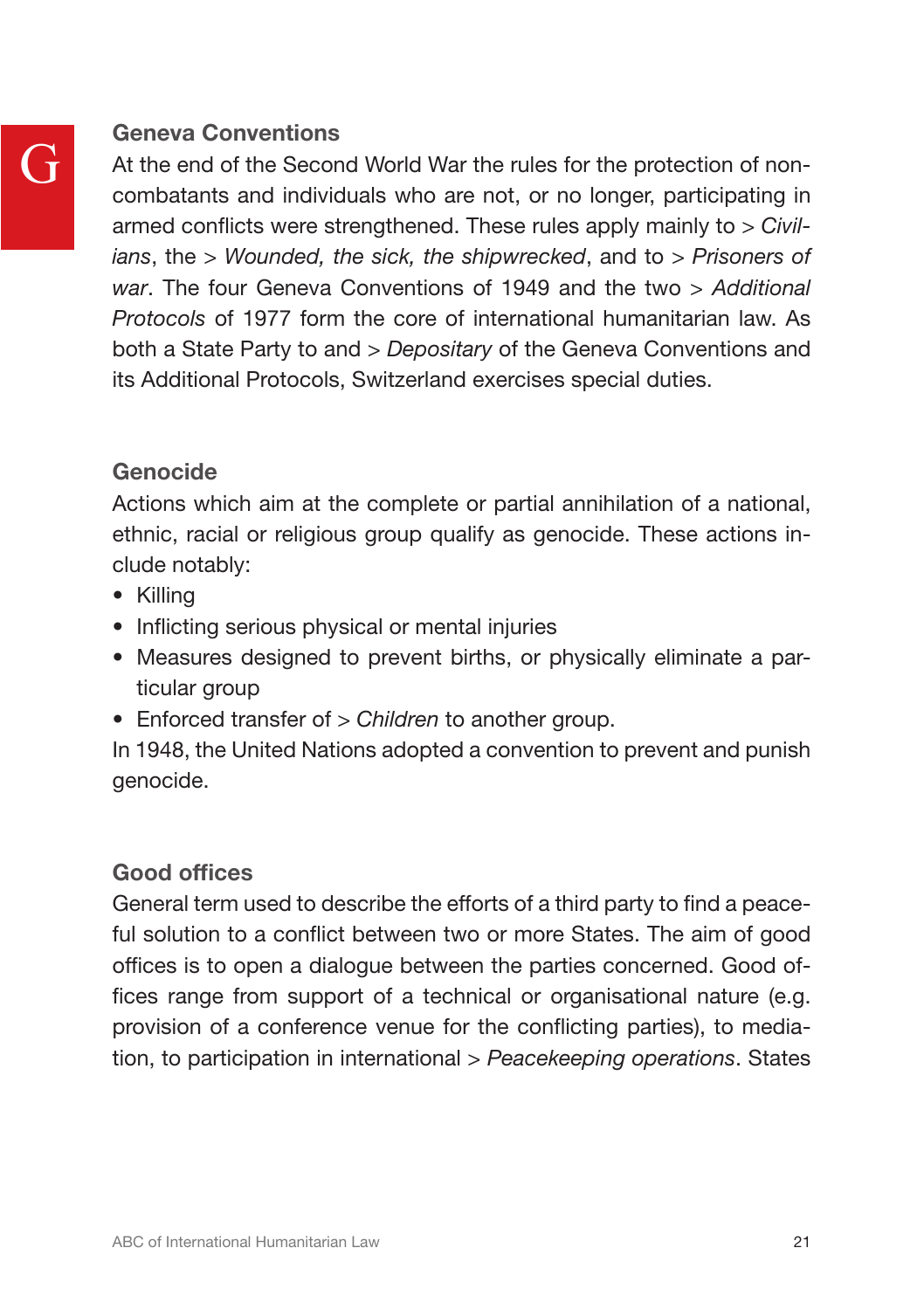as well as the *> International Committee of the Red Cross (ICRC)* or the *> International Humanitarian Fact-Finding Commission* can use their good offices to help bring conflicts to an end.

# Hague Conventions

At the two peace conferences in The Hague in 1899 and 1907, several conventions were adopted for the purpose of regulating the conduct of war. One notable achievement was a ban on the use of *> Weapons* which are of a nature to cause unnecessary suffering. To these was added the Hague Convention on the Protection of Cultural Property in the Event of *> Armed conflict* and its two *> Additional Protocols* of 1954 and 1999.

# Hostage taking

Hostage taking is the unlawful capture of a person resulting in the detention and holding of this person for the purpose of forcing a third party to take a given course of action, failing which the hostage will not be released and will be in danger of loss of life or physical integrity. Hostage taking is considered a *> War crime* and is absolutely prohibited.

# Humanitarian access

If the civilian population is not adequately provided with food supplies, international humanitarian law provides that relief actions which are humanitarian, impartial and non-discriminatory shall be undertaken, subject to the consent of the parties concerned. It also requires States to allow and facilitate rapid and unimpeded access of relief consignments. *> Civilians* have the right to turn to any organisation that could come to their aid. Despite this, humanitarian organisations often have no access to *> Civilians* in need of assistance and protection in *> Armed conflicts*, either because the parties to the conflict refuse permission, or because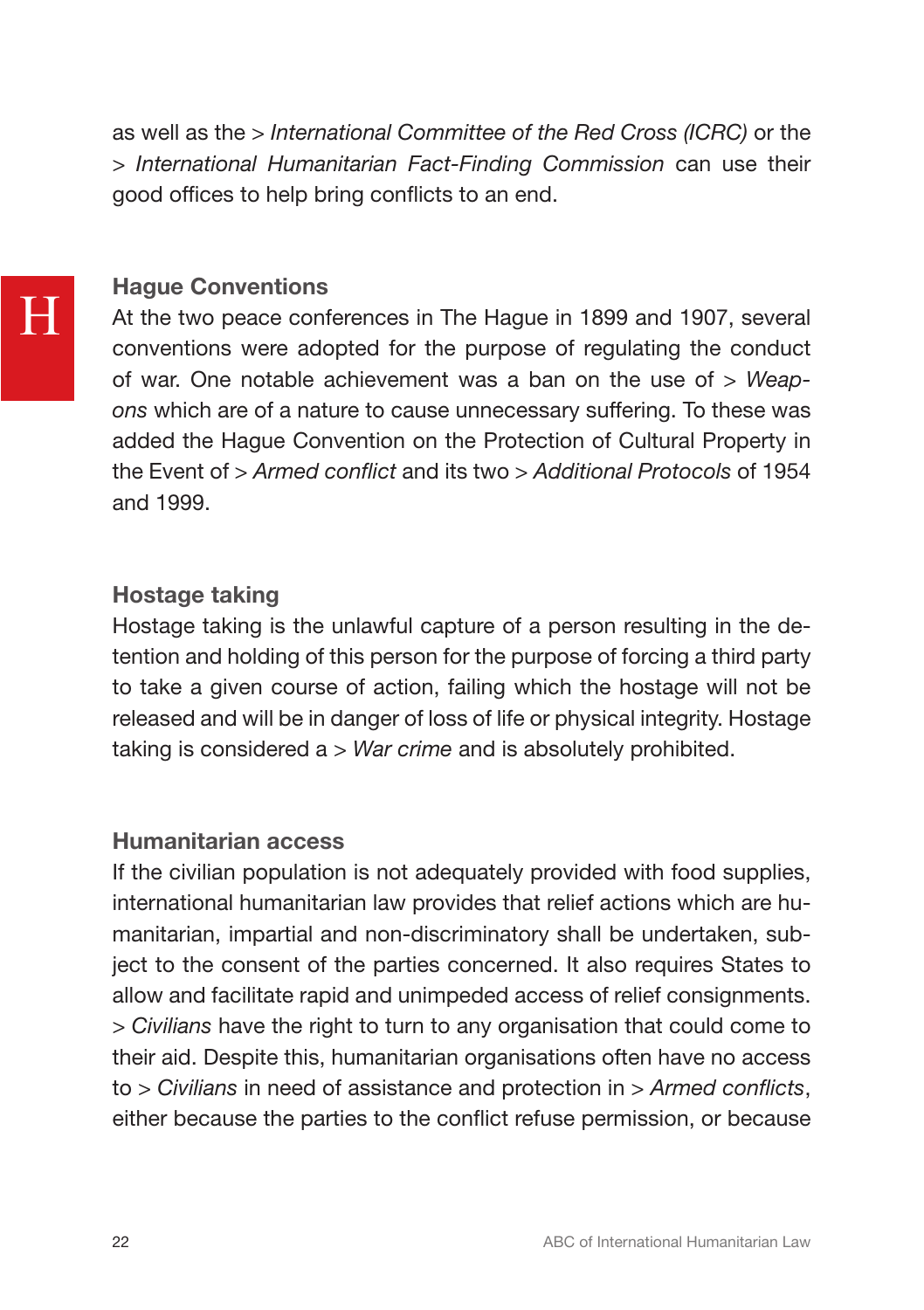of geographical or logistical difficulties, bureaucratic obstacles or security considerations.

# Human rights

Human rights are the freedoms to which all individuals are entitled as human beings. Human rights are protected through a system of agreements, conventions, resolutions and declarations at the international level as well as through *> Customary international law*.

The international system for the protection of human rights is closely associated with international humanitarian law and international refugee law. But although closely related, these three branches are quite distinct in their field of application. Thus international humanitarian law (i.e. the four *> Geneva Conventions* of 1949 together with the *> Additional Protocols* of 1977) applies in principle only to *> Armed conflict*. Interna-



### Limits to war\*

For the large majority of people interviewed the principle of non-aggression against civilians is absolute. 64 per cent demand that combatants only be allowed to carry out attacks to weaken the enemy and that civilians must be spared. Only three per cent of those interviewed accepted the term total war in which both combatants and civilians may be attacked indiscriminately.

\* Results from the worldwide ICRC consultation, "People on War"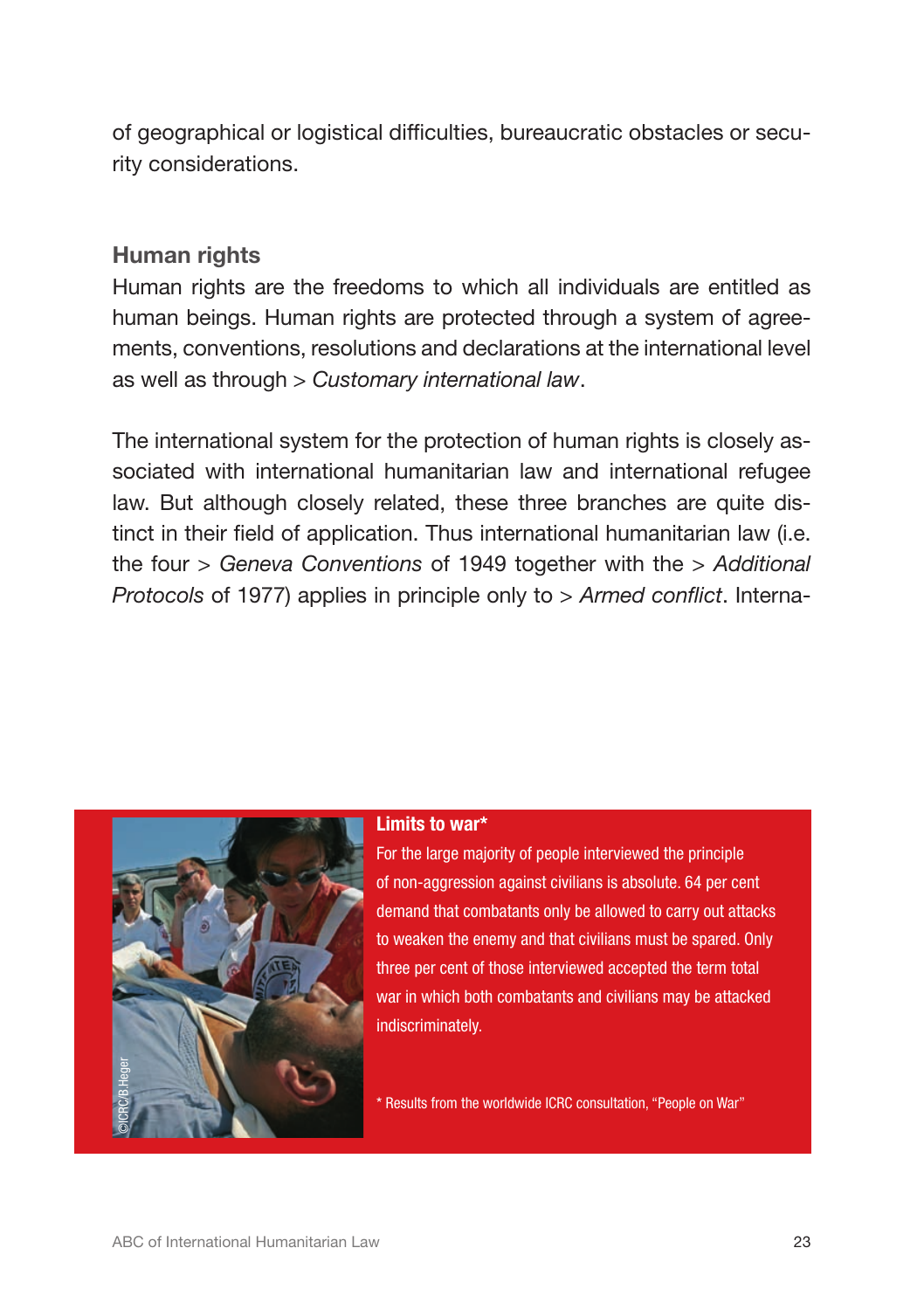tional refugee law (e.g. the Geneva Convention relating to the Status of Refugees of 1951 and the Additional Protocol of 1967) applies only to persons with recognised *> Refugee* status, and, to a limited extent, to asylum seekers. Nowadays, however, human rights apply to all people at all times, although international humanitarian law takes precedence in armed conflicts as lex specialis.

## Implementation

The term implementation refers to the measures necessary to ensure that international humanitarian law is respected. States are the first ones to be responsible for implementation. They must in all cases respect and ensure respect for international humanitarian law, by incorporating its provisions in national legislation including in criminal law to ensure that *> War crimes* are punishable. Furthermore, governments must take all necessary measures to suppress violations. In the case of grave breaches, the States must themselves prosecute the perpetrators, or hand them over to another contracting party for prosecution. States are also responsible for disseminating international humanitarian law. At the international level the *> International Humanitarian Fact-Finding Commission*, the *> Ad Hoc Tribunals* and the *> International Criminal Court*  are responsible for implementation.

## Initials, signature and ratification

In the negotiation of an international treaty, the negotiators initial the bottom of every page of the agreement as authentication. The signature of the plenipotentiaries (country representatives with full negotiating powers) is affixed at the end of a treaty.

The signing ceremony marks the end of the treaty negotiations and obliges the signatory States to act in good faith in accordance with a treaty. Unless the treaty provides otherwise, the signature does not yet make the State a party to the treaty.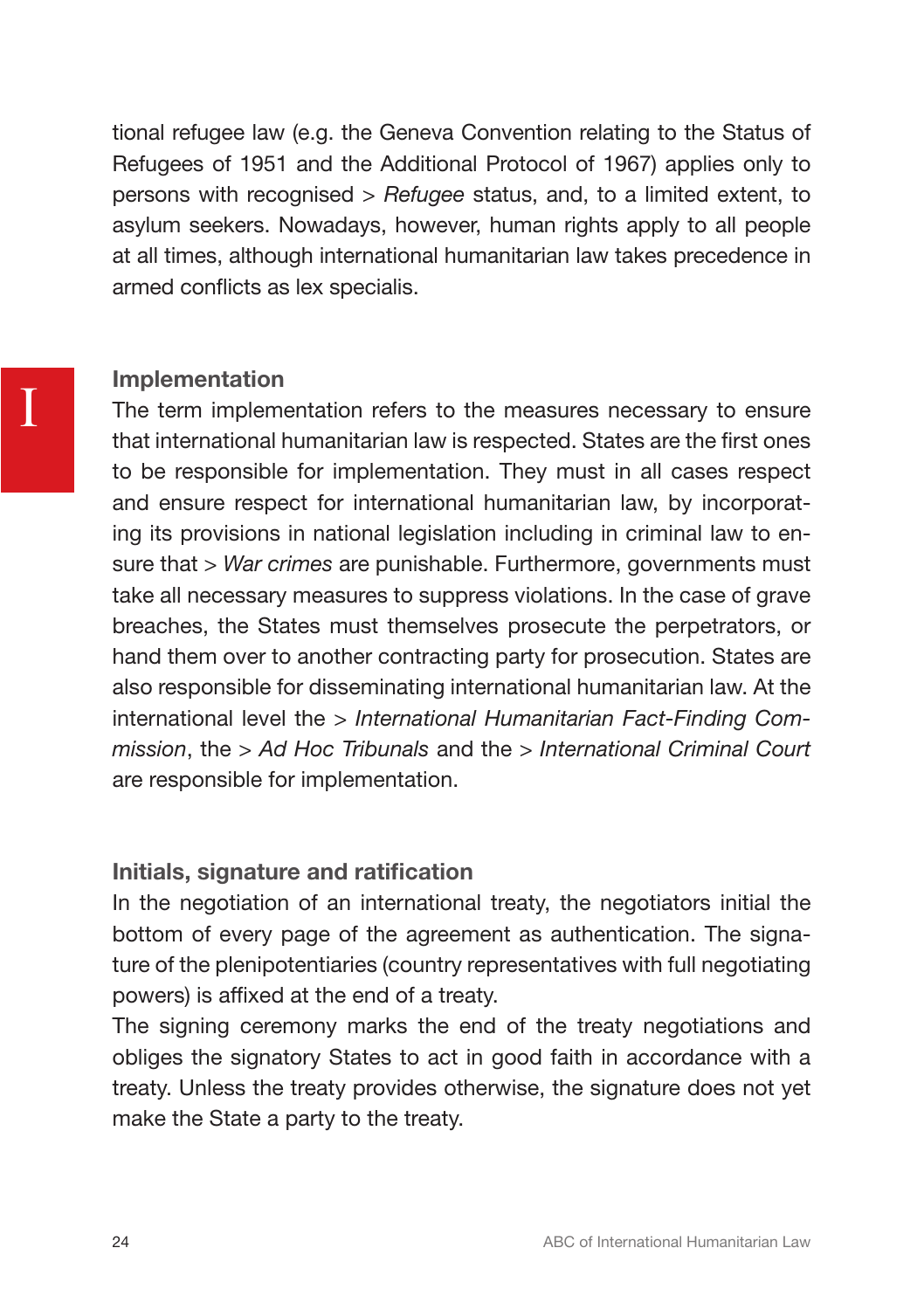Ratification is the act which commits the State to respect the treaty at the international level. In Switzerland, the Federal Assembly (both chambers of Parliament) approves the ratification of treaties, with the exception of those which the Federal Council is allowed, by virtue of a law or a treaty, to sign and ratify alone.

# **Inquiry**

An inquiry takes place when a serious violation or a grave breach of international humanitarian law is suspected. In this context, the distinction has to be made between a bilateral inquiry and an institutional inquiry, for which the *> International Humanitarian Fact-Finding Commission* was created by the First *> Additional Protocol* to the Geneva Conventions.

# Internal disturbances

Internal disturbances and internal tensions lack the intensity of an *> Armed conflict*. In such cases it is human rights that apply rather than international humanitarian law.

# International Committee of the Red Cross (ICRC)

The Geneva-based International Committee of the Red Cross (ICRC) was founded in 1876 as a successor to the International Committee for Relief to the Wounded. It is established under Swiss law as a neutral organisation independent of the government, and has a proper international personality based on the *> Geneva Conventions*. The ICRC plays a decisive role in the codification of international law.

The role and duties of the ICRC in an *> Armed conflict* are defined in the *> Geneva Conventions* of 1949 and their *> Additional Protocols*. The ICRC's most important tasks include visiting prisoners, searching for missing persons, humanitarian activities such as the provision of medi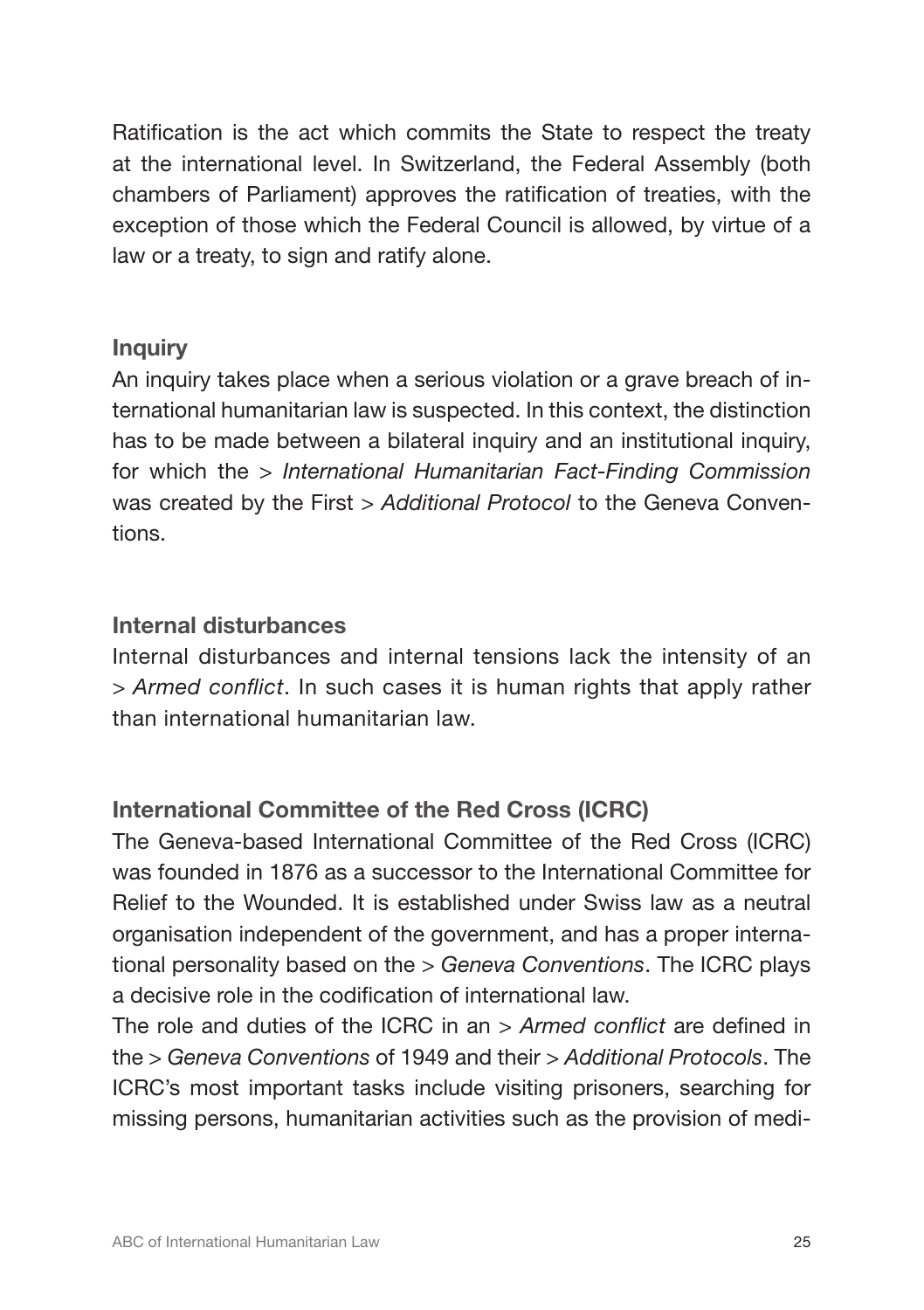cal assistance and the supply of food, checking to ensure compliance with and dissemination of international humanitarian law

# International Conference of Red Cross and Red Crescent **Societies**

The International Conference of Red Cross and Red Crescent Societies is the highest consultative organ of the *> International Red Cross and Red Crescent Movement*. It generally meets once every four years. Its first meeting was in 1867 in Paris. Representatives of the Movement's member organisations as well as of the States Parties to the *> Geneva Conventions* come together to discuss humanitarian questions and take decisions in the form of resolutions.

# International Criminal Court (ICC)

The International Criminal Court in The Hague prosecutes individuals for the most serious crimes of international concern: *> Genocide*, *> Crimes against humanity* and *> War crimes*. It will also have jurisdiction over the crime of *> Aggression*, once the international community has agreed on a definition of the concept of aggression. The ICC plays a complementary role, i.e. it only steps in once it becomes clear that the national authorities primarily responsible for prosecution are either unwilling or unable genuinely to carry out the necessary investigation and prosecution.

The legal basis for the ICC is the "Rome Statute" which came into force in 2002. To date (2008) 108 countries have acceded to the treaty, including Switzerland.

# International Humanitarian Fact-Finding Commission

The International Humanitarian Fact-Finding Commission (IHFFC), which has its headquarter in Bern, is a permanent institution avail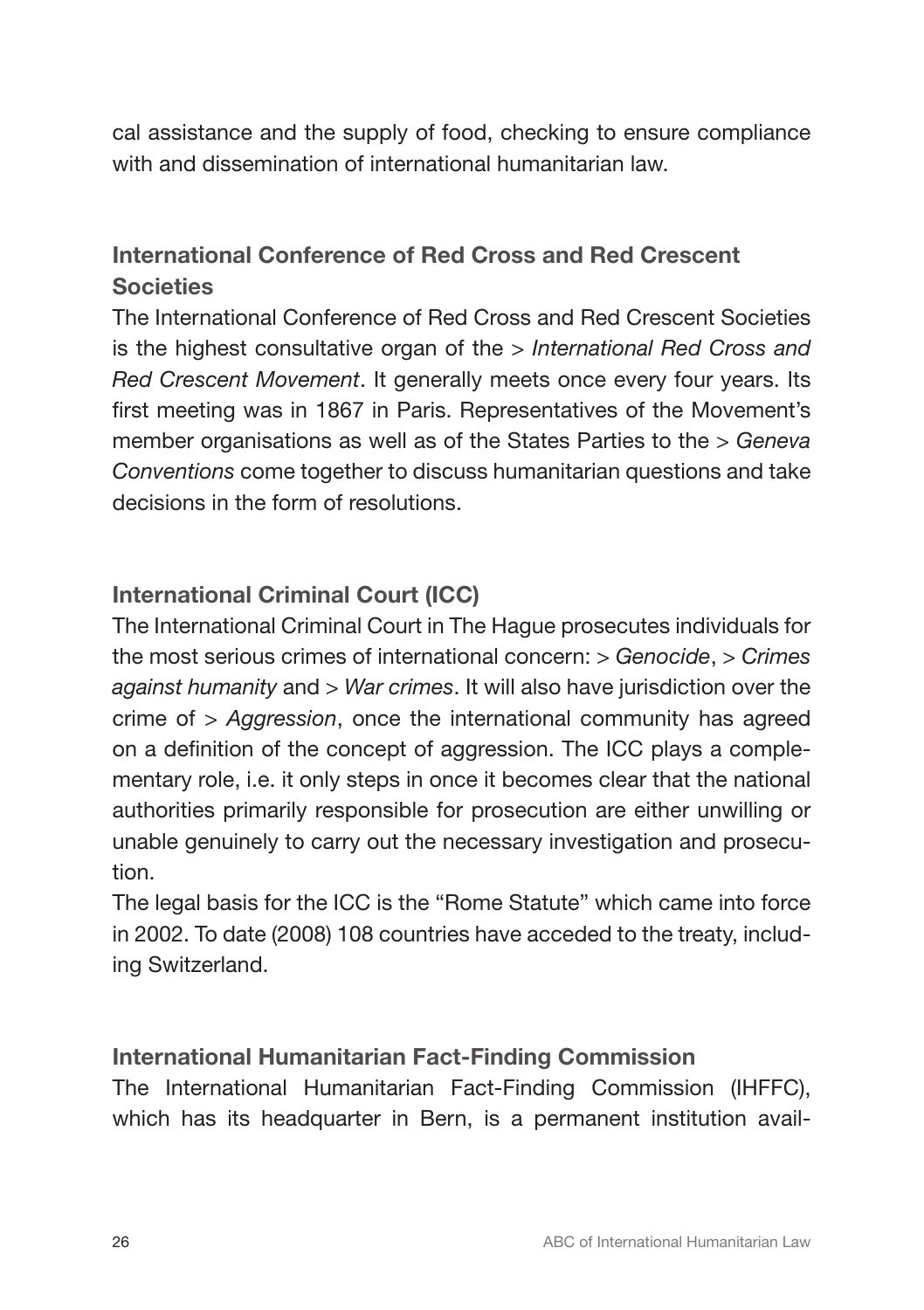able to the international community to investigate allegations of serious violations of international humanitarian law. Its remit includes both international conflicts and conflicts within a single State. The IHFFC's 15 experts cannot initiate an investigation however until all the parties to a conflict have given their consent. The IHFFC differs from a law court in that it cannot deliver a verdict. Its role is limited to establishing the facts. It communicates its findings and recommendations to the parties to the conflict. The Commission can also offer its *> Good offices* in support of the application of international humanitarian law.

The International Humanitarian Fact-Finding Commission is based on Article 90 of the First *> Additional Protocol* to the *> Geneva Conventions* of 1949. To date (2008) it has been recognised by 70 States.



### Human dignity\*

When is an act of war inadmissible? When does an act of war violate all conventions? In situations where such acts violate fundamental human dignity, say 48 per cent of the people interviewed in war zones. 37 per cent consider certain acts of war based on religious conviction to be wrong.

\* Results from the worldwide ICRC consultation, "People on War"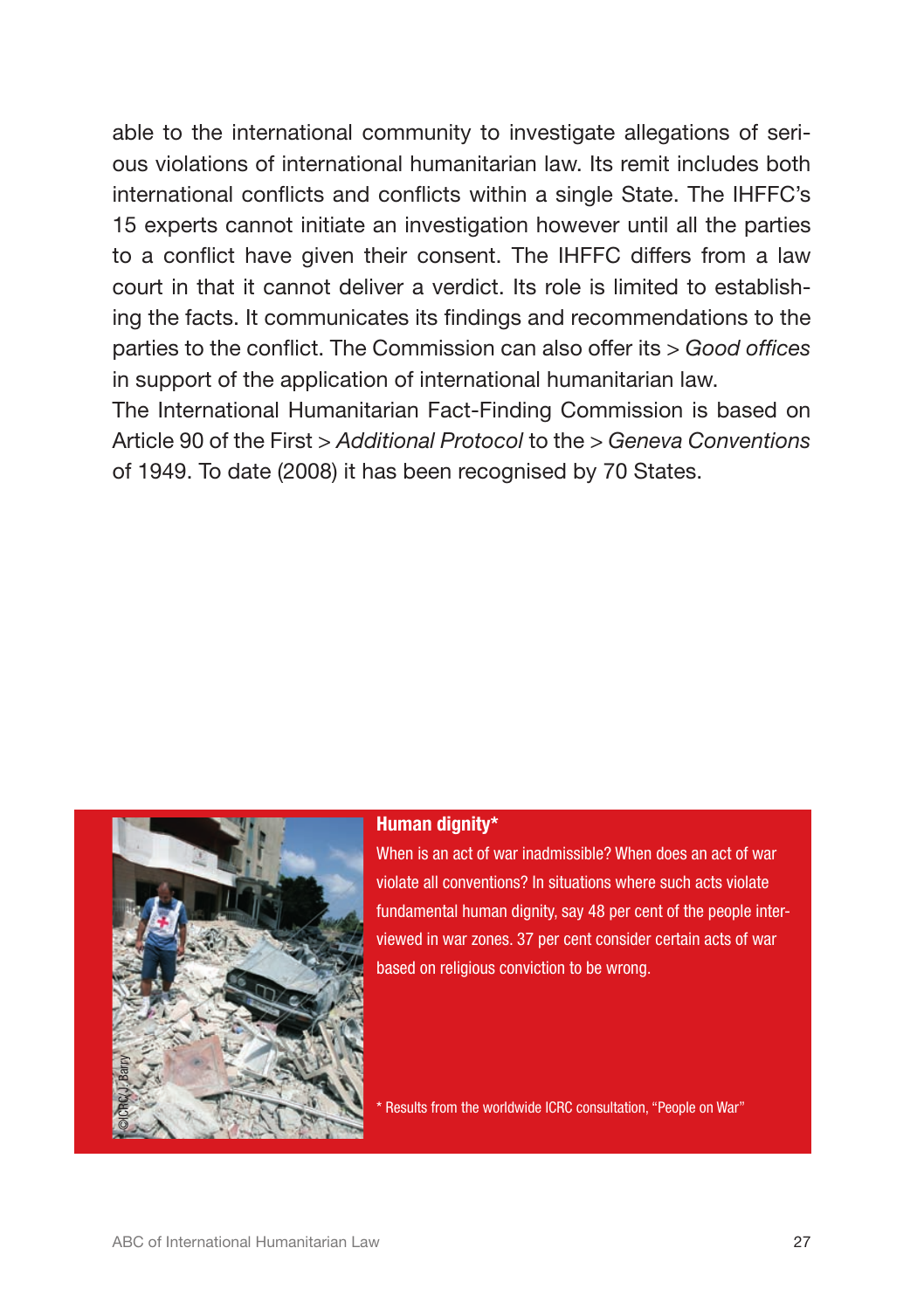# International Red Cross and Red Crescent Movement

The International Red Cross and Red Crescent Movement includes the *> International Committee of the Red Cross (ICRC)*, the Red Cross and Red Crescent national societies and the International Federation of Red Cross and Red Crescent Societies.

The aim of the Movement is primarily to protect the lives, health and human dignity of people caught up in emergency situations, and particularly in an *> Armed conflict*. In this context its action follows *> Seven principles*. The Movement's members together with the States Parties to the *> Geneva Conventions* meet every four years for the *> International Conference of Red Cross and Red Crescent Societies*.

# Internment

Detention ordered by the executive branch rather than by due process of law, without formal criminal charges being made. The internment of *> Prisoners of war* in the course of an international *> Armed conflict*  comes under the provisions of the Third *> Geneva Convention*. The detailed provisions of international humanitarian law relate in particular to the place of detention, the physical and mental welfare of detainees, the possibility of work, the living conditions and the termination of imprisonment. In exceptional cases *> Civilians* may also be interned. The Fourth *> Geneva Convention* allows the parties to the conflict to adopt control and security measures in relation to *> Protected persons*. Such measures are subject to strict conditions and must be reviewed at least twice yearly by a tribunal or an authority appointed for that purpose.

# Ius ad bellum, Ius in bello

Ius ad bellum concerns the legality of the threat or use of military force. It is regulated by the Charter of the *> United Nations (UN)*.

Ius in bello only applies to an *> Armed conflict*, regardless of the legality of such a conflict. It regulates both the conduct of war and the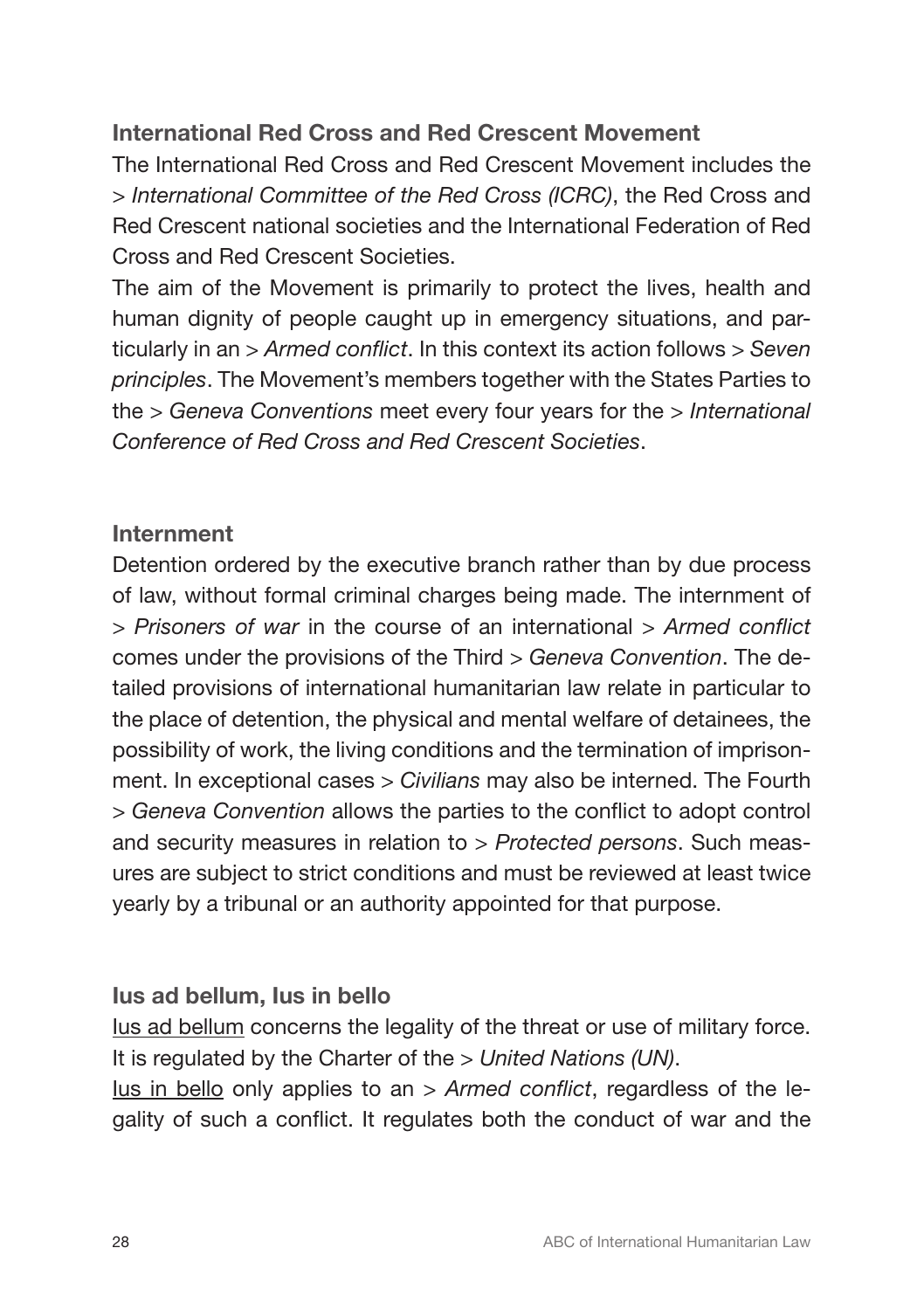protection of victims. International humanitarian law and ius in bello are synonyms.

# Journalists

With the exception of war correspondents accompanying armed forces, journalists are considered as *> Civilians* and are protected as such. The First *> Additional Protocol* to the *> Geneva Conventions* of 1949 gives specific protection to journalists and provides that they can obtain an identity card.

M

# Lieber, Francis

During the American War of Independence, at the request of President Abraham Lincoln in 1863, a New York Professor Francis Lieber drafted a code of conduct for the army of the northern states (the Union Army). Known as the "Lieber Code" it is considered the first attempt to codify laws and customs in times of war. Lieber brought together in a single document most of the known codes and customs, creating through it the basis for the *> Hague Conventions* of 1899 and 1907.

# Means and methods of warfare

Even in war not everything is allowed. Various means and methods are prohibited, including *> Perfidy*, spreading terror, starvation, pillage *> Hostage taking, > Reprisals* against the civilian population or against non-military objectives, deportation, enforced recruitment of *> Prisoners of war* or of *> Protected persons*, indiscriminate attacks, and denying protection to persons who are hors de combat. Weapons that cause *> Unnecessary suffering* are expressly prohibited. There are a number of conventions that limit the choice of *> Weapons* and prohibit the manufacture, stockpiling, transfer and deployment of specific weapons.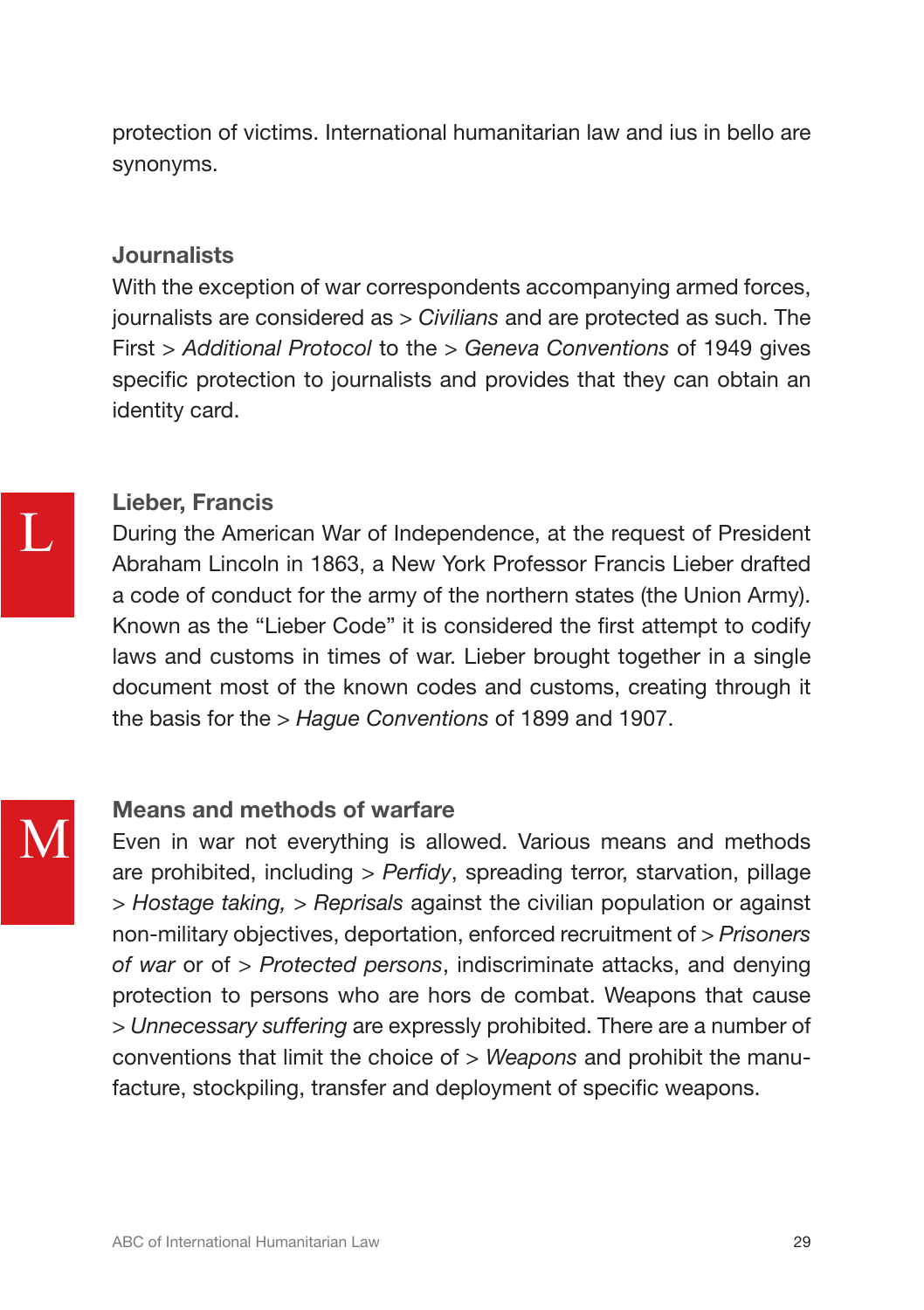# **Mercenaries**

Mercenaries participate in *> Armed conflicts* without belonging to the armed forces and without sharing the nationality of any of the parties to the conflict. Nor are they residents of areas occupied by any of the parties to the conflict. Mercenaries operate purely for their own material benefit. The First *> Additional Protocol* to the *> Geneva Conventions* (1977) denies mercenaries both the status of *> Combatants* and of *> Prisoners of war*.

# Military necessity

The principle of military necessity is a general principle of the conduct of hostilities. It must at all times be demonstrable that military force is necessary, proportionate (*> Proportionality*), and lawful. The fundamental concern of international humanitarian law is to ensure that a balance is struck between military necessity and humanitarian considerations.

# Military objectives

International humanitarian law distinguishes between *> Civilian objects* and military objectives. Military objectives are those whose nature, location, purpose or use make an effective contribution to military actions, and whose total or partial destruction, capture or neutralisation would provide a definite military advantage. Under international humanitarian law military personnel must at all times give full consideration to the nature of a potential target and opt exclusively for those that qualify as genuine military objectives.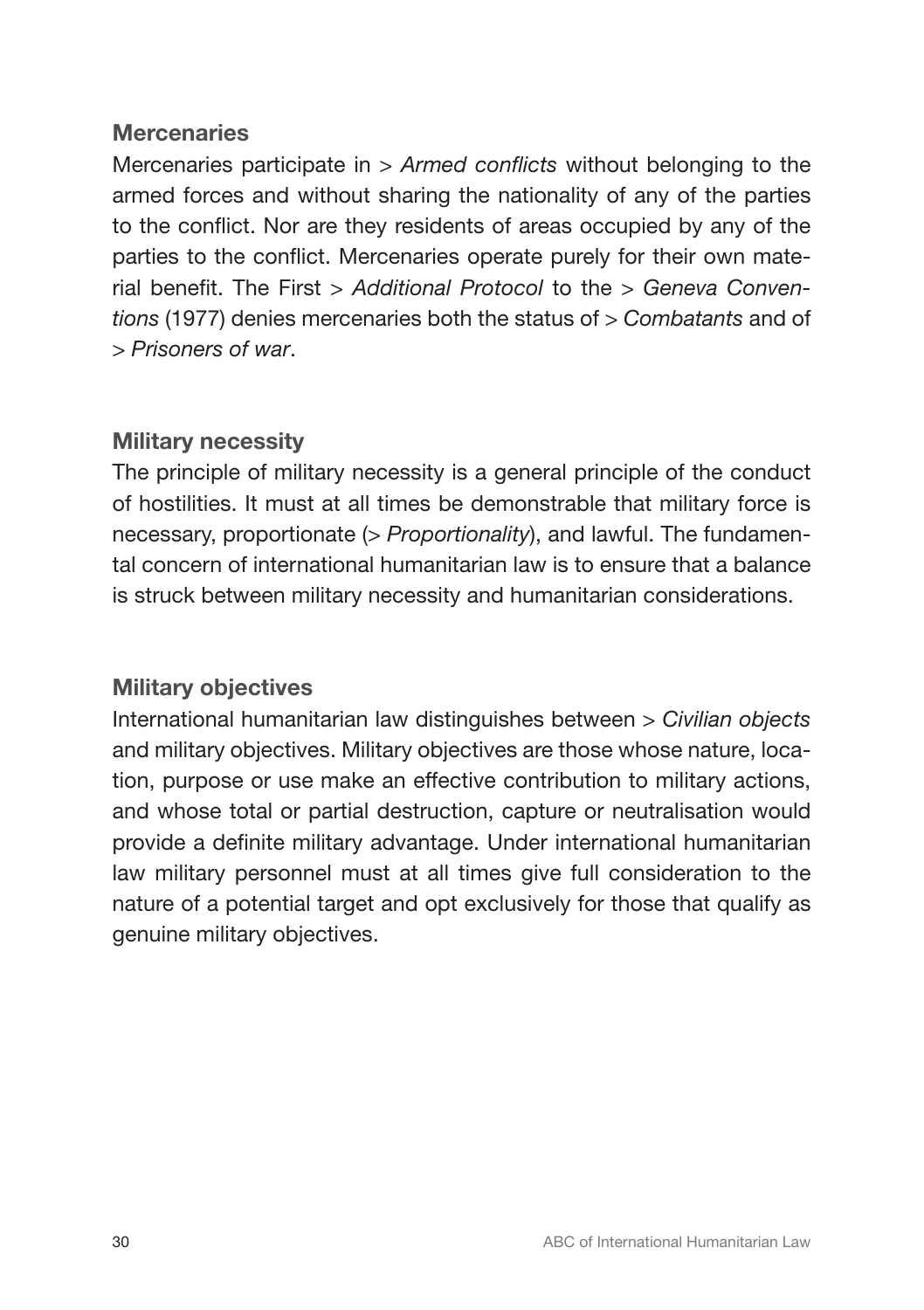# **Mines**

Mines are weapons that explode in direct or indirect contact with people (or animals) or vehicles (anti-personnel mines/anti-vehicle mines). They can be deployed on top of the ground, below ground or near the ground surface or on a different type of surface. The Second Protocol to the 1980 Convention on Certain Conventional Weapons regulates the deployment and transfer of all types of land mines. The so-called "Ottawa Convention" of 1997 prohibits the use, stockpiling, manufacture, production and transfer of anti-personnel mines. It also addresses such issues as mine clearance and destruction, as well as measures to help the victims of mines. The Ottawa Convention has yet to be ratified however by some of the most important military powers.

# Multinational forces

A multinational or international force is a coalition of several States that intervene militarily under the same mandate. An example of such a multinational force is the International Security Assistance Force (ISAF) that operates in Afghanistan. The ISAF is a NATO-led operation acting under a UN Security Council mandate. Multinational forces must respect international humanitarian law.

# Neutral territory/zone

Neutral territory is the territory of a State that is not party to a conflict and has chosen to remain neutral, either permanently or in relation to a given conflict.

Neutral territories are to be distinguished from neutral zones (neutralised zones, hospital and safety zones, and demilitarised zones) set aside within the territory of one or more parties to the conflict, for example to receive *> Wounded and sick* as well as *> Civilians* and non-combatants.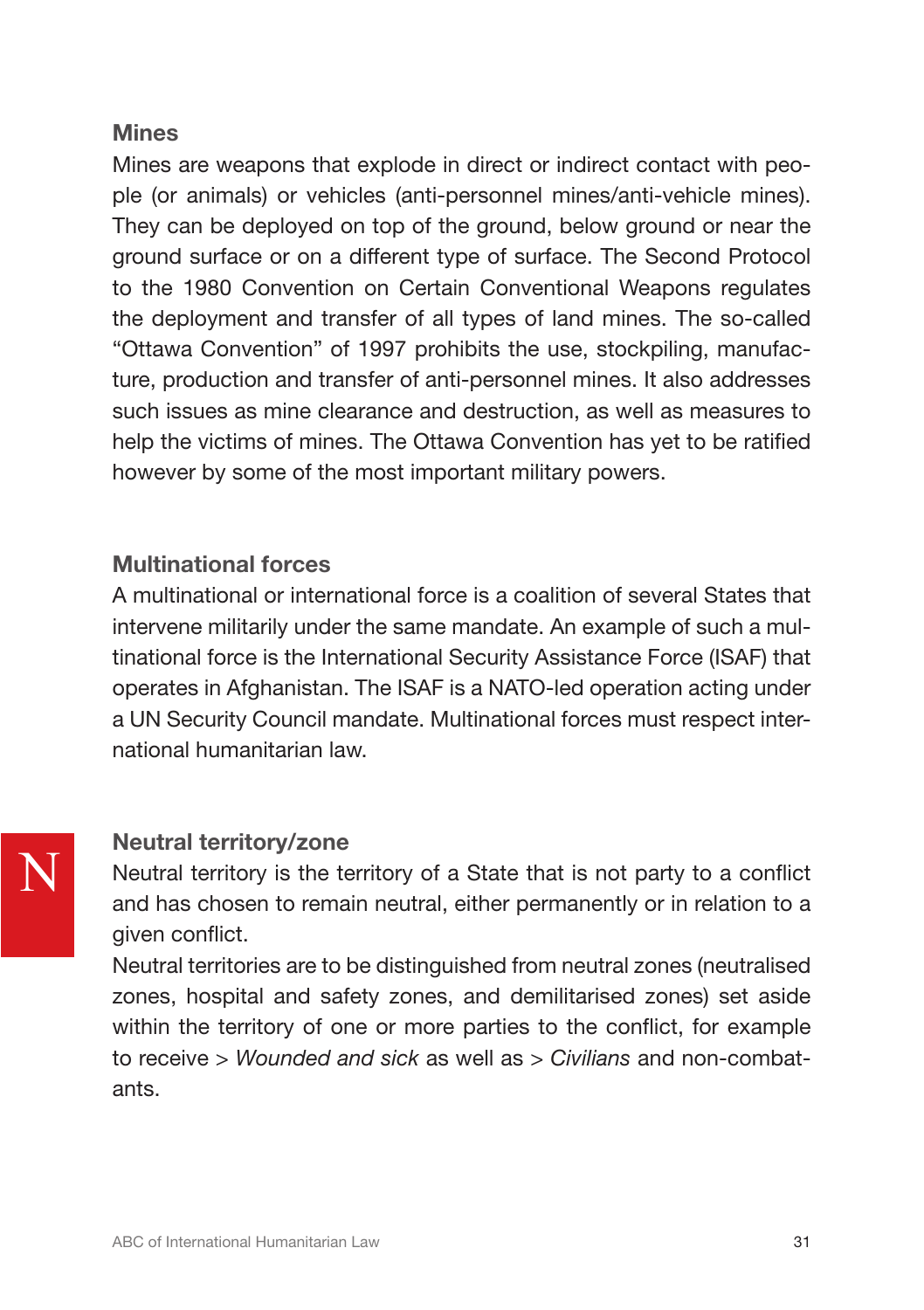# Non-state actors

Non-state actors – including armed groups – are playing an ever greater role today in *> Armed conflicts*. Although they are not parties to international law treaties, non-state actors are obliged to respect the rules of *> Customary international law*. It follows that international humanitarian law is also legally binding on non-state actors.

# Nuclear weapons

This category of weapon includes atomic bombs, hydrogen bombs (thermonuclear) and neutron bombs. While atomic bombs such as those dropped on Hiroshima and Nagasaki in 1945 are not banned as such by international law, they are affected by other bans – on testing, manufacture, stockpiling, etc. According to a 1996 advisory opinion of the International Court of Justice (ICJ), the use of nuclear weapons is usually a violation of international humanitarian law due to the scale of their impact, even though there is no comprehensive ban in *> Customary international law*, nor indeed in international treaty law.

# Occupied territory

An occupied territory is one that is actually placed under the authority of a foreign armed force even if the occupation meets with no armed resistance.

International humanitarian law applies in all such situations regardless of whether or not the occupation is lawful. It governs the rights of the local population and the obligations of an occupying force. The latter is responsible for ensuring public order and security while respecting, unless absolutely prevented, the laws in force. Furthermore, the occupying force must ensure that the local population has access to food and medical care.

O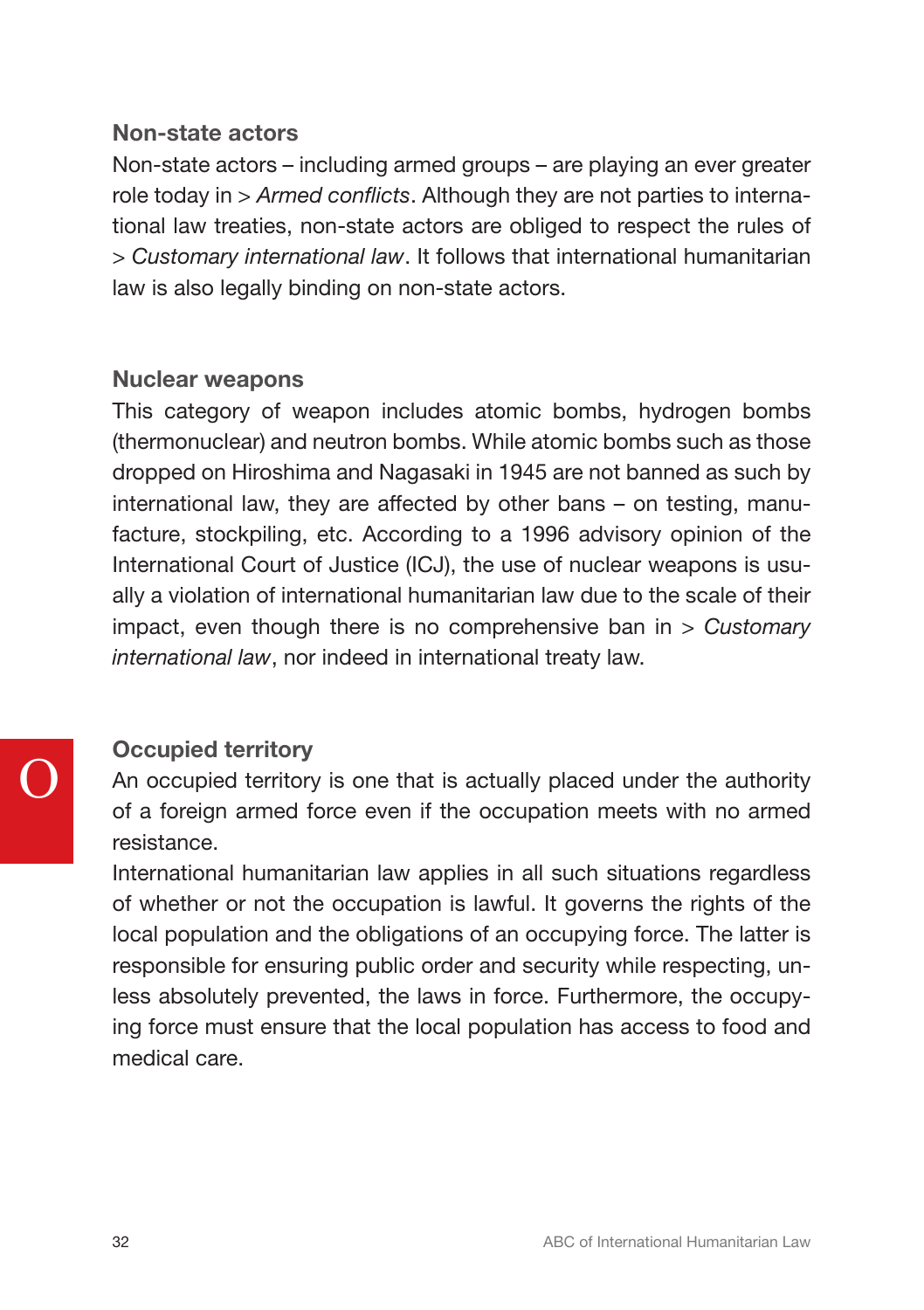# Peacekeeping operations

International peacekeeping operations are an instrument of the international community for conflict resolution and crisis management. Both civilian and military means may be employed to create stable and peaceful relations. Since the end of the Cold War such operations have further developed and today often involve a much wider variety of tasks, including peacekeeping and peace enforcement, conflict prevention, peace building and consolidation, as well as humanitarian operations. In peacekeeping and peace enforcement operations mandated by or under the auspices of the *> United Nations (UN)*, the troops involved must respect the provisions of international humanitarian law whenever actively involved in armed conflict with any of the parties.



### The Geneva Conventions\*

39 per cent of the people interviewed in crisis regions have already heard of the Geneva Conventions. Knowledge of the Conventions influences humanitarian attitudes: willingness to assist a wounded member of the enemy or one who has surrendered is higher. 38 per cent of those who know the Conventions would help. Among those who do not know about the Conventions, only 31 per cent would help. 56 per cent of all those interviewed believe that the Conventions prevent wars getting worse.

\* Results from the worldwide ICRC consultation, "People on War"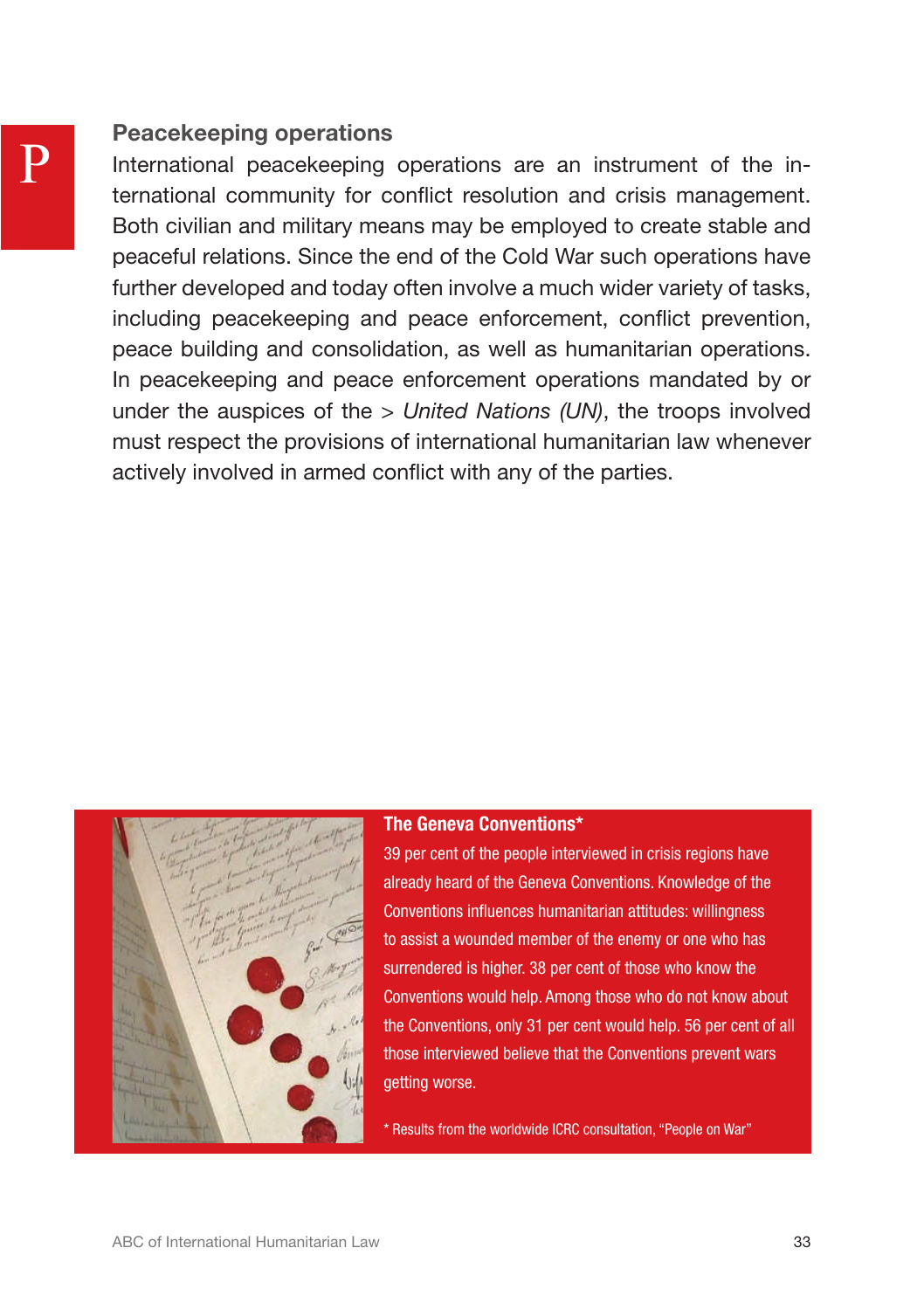# **Perfidy**

International humanitarian law prohibits killing, injuring or capturing an adversary by resorting to perfidy. Acts of perfidy include any form of deception designed to win the confidence of an adversary and lead him to believe that he is entitled or obliged to accord protection under the rules of international humanitarian law, with the intention of betraying that confidence. An example of perfidy is to falsely lay claim to protected status through the misuse of signs or emblems and feigning incapacitation on the grounds of injuries or sickness.

# **Precaution**

Although military operations can be legitimately carried out against *> Military objectives* only, this does not prevent civilians or civilian objects from being harmed. In order to protect them, international humanitarian law requires that, in the conduct of military operations, constant care shall be taken to spare civilians and civilian objects. This is what is called the principle of precaution.

# Prisoners of war

Prisoners of war are *> Combatants* who have been captured by the enemy in an international *> Armed conflict*. The crews of merchant navy ships and commercial airlines as well as other persons who accompany armed forces without directly being a part of them are entitled to prisoner of war status.

The conditions of detention, and use as a workforce, are regulated by the Third *> Geneva Convention*. Prisoners of war have the right to be visited by delegates of the *> International Committee of the Red Cross (ICRC)*. Criminal charges may not be brought against them for acts of war that are lawful under international humanitarian law. Prisoners of war are not free to renounce their prisoners of war status.

The medical and religious personnel who administer to prisoners must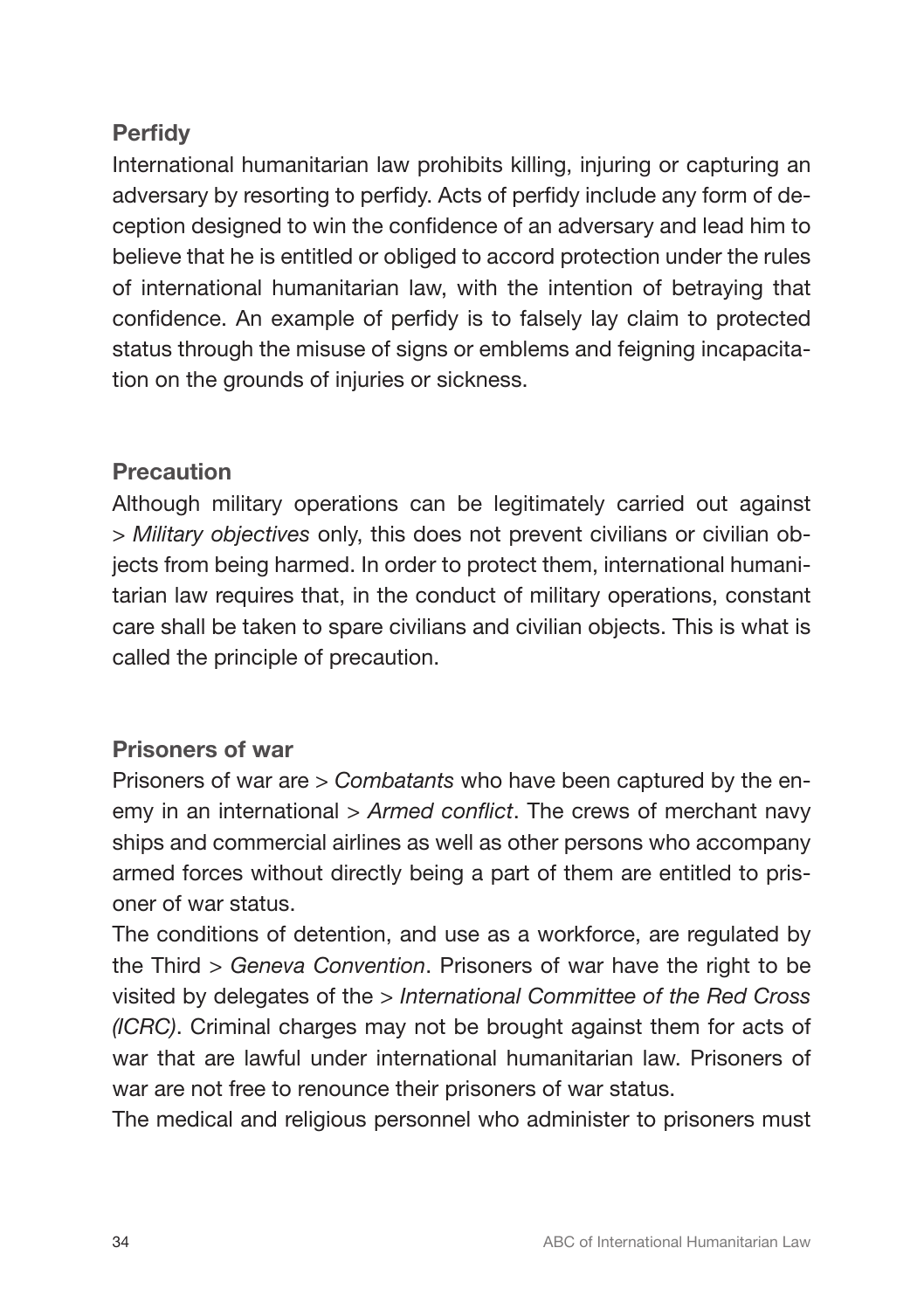not be considered prisoners of war, although they have the right to the same treatment. *> Mercenaries* and *> Spies* on the other hand are not normally granted prisoner of war status.

# Private military and security companies

There is a trend for States in conflict situations to pass on an increasing number of tasks to private military and security companies. These tasks include the protection not only of *> Civilians* and civilian infrastructure but even of army personnel and military infrastructure, the training of soldiers and police, and services in the areas of consultancy, logistics, the operation of weapons systems as well as intelligence gathering and in some cases combat support. These private actors are regularly in contact with persons who are protected by international humanitarian law, and sometimes even participate directly in hostilities. The employees of these companies are obliged to respect international humanitarian law, and the States concerned must ensure that they do so.

In 2006, Switzerland in collaboration with the *> International Committee of the Red Cross (ICRC)* launched an international initiative to ensure that private military and security companies operating in conflict zones respect international humanitarian law and *> Human rights*. In 2008 the initiative resulted in the release of the so-called Montreux Document.

# Promotion of international humanitarian law

The global fight against *> Terrorism*, the growing phenomena of the *> Direct participation in hostilities* of civilians, the increase in the number of *> Non-state actors* involved in conflicts as well as technological developments are only some of the challenges that international humanitarian law has currently to face. Although the existing rules of international humanitarian law are sufficient to respond to these challenges, the implementation of these rules is still incomplete. It is therefore important that the actors concerned ensure a higher degree of respect for and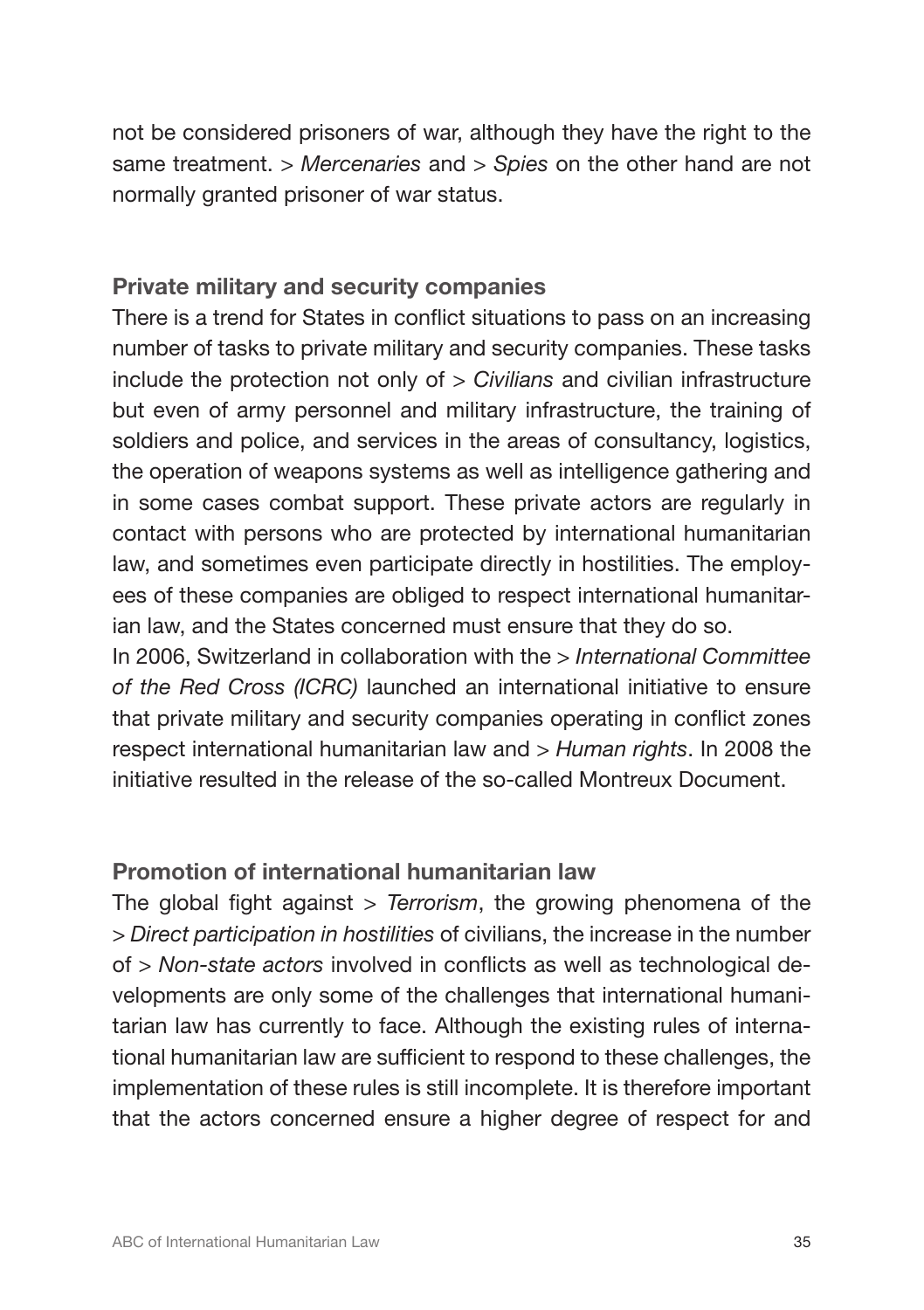implementation of international humanitarian law, in particular through the reaffirmation and the dissemination of the existing rules as well as through the further clarification of some of them.

# **Proportionality**

The principle of proportionality applies to every aspect of the conduct of hostilities. It is prohibited for example to carry out attacks against a *> Military objective* that would cause a disproportionate amount of harm to the civilian population, and against *> Civilian objectives*. Before launching an attack there is an obligation to assess whether or not the impact on the civilian population is excessive in relation to the concrete and direct military advantage anticipated.

# Protected persons

Persons who in accordance with the *> Geneva Conventions* of 1949 have a right to special protection are considered "protected persons". They include the *> Wounded, sick and shipwrecked*; *> Prisoners of war*; *> Civilians* on the territory of the enemy and under its control; civilians in an *> Occupied territory*. The following are usually counted as protected persons: medical and religious personnel, aid and civil protection staff, foreigners, *> Refugees* and stateless persons on the territory of a party to the conflict, as well as *> Women* and *> Children*.

# Protecting powers

International humanitarian law provides that each party to a conflict can appoint a neutral State as a protecting power. The purpose of the protecting power is to safeguard the interests of the parties to the conflict and to ensure that international humanitarian law is duly respected, particularly with regard to the treatment of persons who have fallen into the hands of the enemy. It may also offer its *> Good offices* in an effort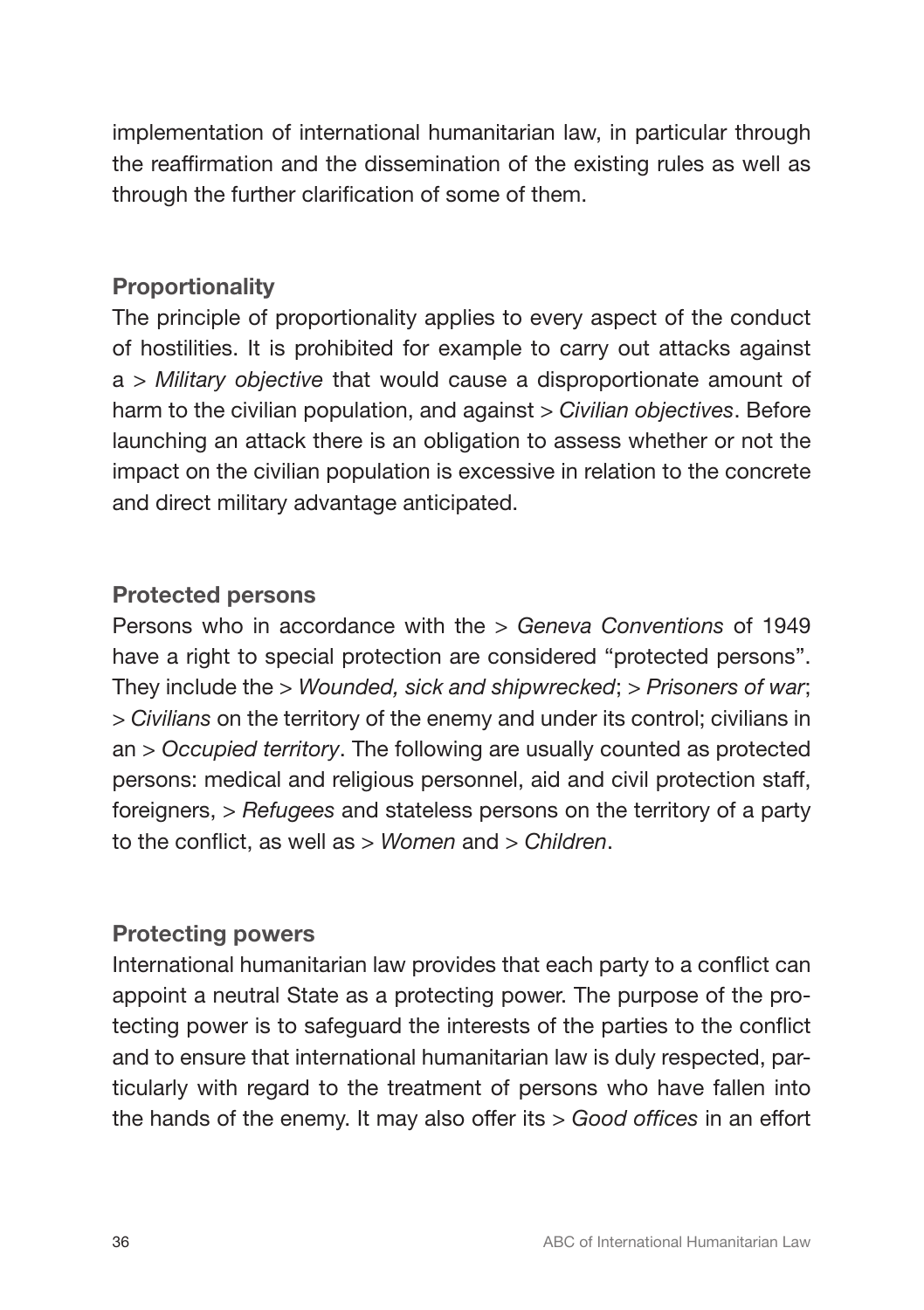to bring the conflict to an end. Today, it is usually the *> International Committee of the Red Cross (ICRC)* that takes on the role of protecting power.

# **Refugees**

Anyone forced to leave their home country out of a justified fear of persecution meets the official definition of a "refugee", whether the cause is his or her race, religion, or nationality, membership of a particular social group, or political convictions. The 1951 Convention relating to the Status of Refugees, supplemented by the Protocol of 1967, regulates the status of refugees. In this context, the principle of non-refoulement is particularly important. This prohibits the repatriation of individuals to States where they are in danger of life or physical integrity. The Office of the United Nations High Commissioner for Refugees (UNHCR) monitors the world refugee situation, protects and supports refugees with the help of partner humanitarian organisations, and assists them at the time of return and/or when starting life in a temporary country of asylum or in a new host country. Refugees enjoy special guarantees for the duration of an armed conflict.

# **Reprisals**

International humanitarian law does not include any general prohibition of reprisals. There are however numerous provisions that prohibit specific types of reprisal, in particular reprisals against *> Protected persons*  such as *> Civilians*, the wounded and *> Prisoners of war*. Also prohibited are reprisals against certain specific objects such as cultural property and places of worship, the natural environment, and installations that may cause a dangerous situation to occur (e.g. nuclear power stations and dams).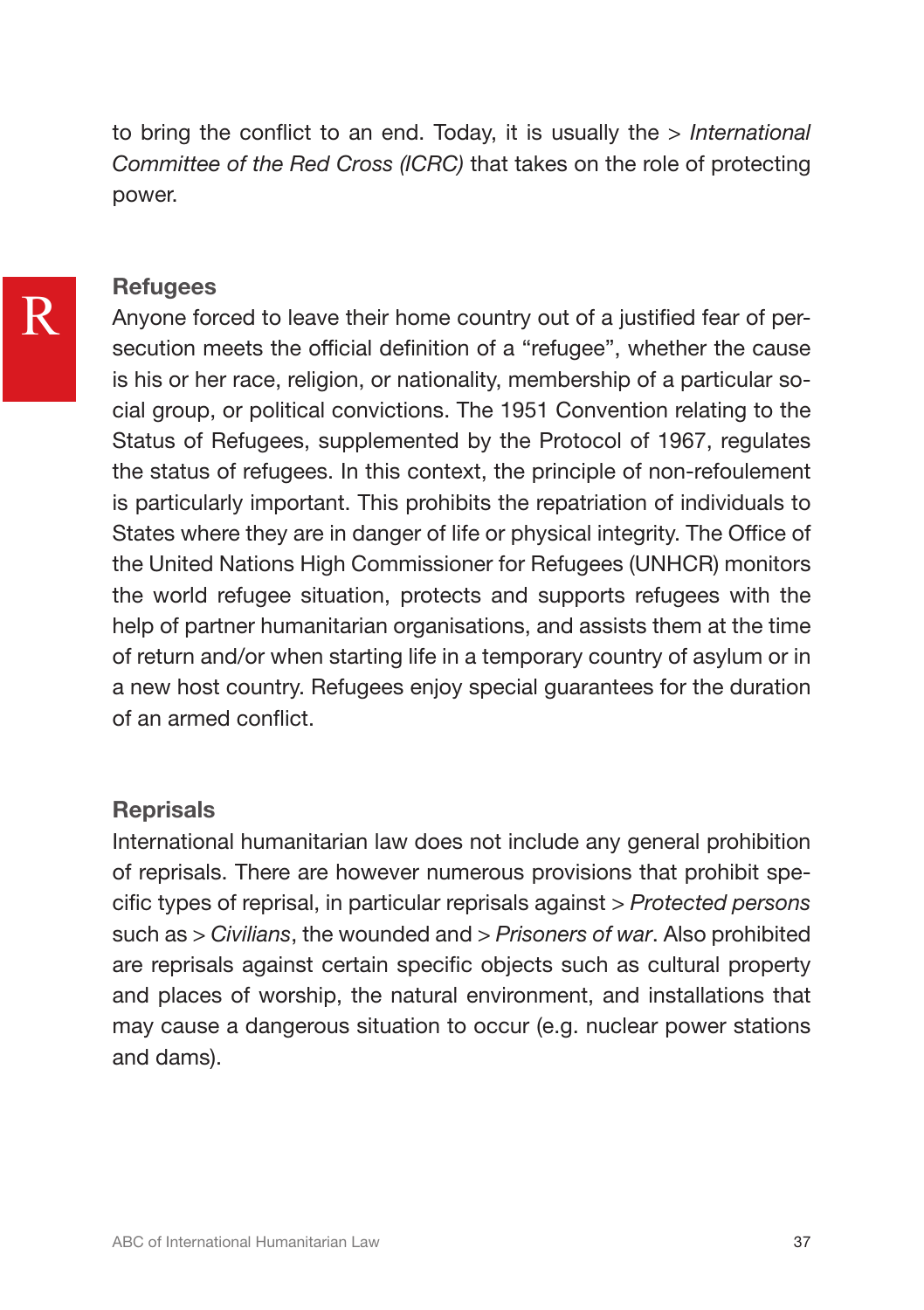# Seven fundamental principles

The *> International Red Cross and Red Crescent Movement* upholds seven fundamental principles:

- Humanity: Human suffering is prevented or alleviated, life and health protected and human dignity respected.
- Impartiality: Discrimination of any kind is prohibited.
- Neutrality: The Movement is neutral with respect to the military situation, politics, ethnicity, ideology and religion.
- Independence: The Movement is independent with respect to the military situation, politics, ideology, religion and economic interests.
- Voluntary service: Relief is provided on a voluntary and disinterested basis.
- Unity: In each country there is only one Red Cross society.
- Universality: The Movement is present worldwide.

# Solferino

At this village in the north of Italy on 24 June 1859, the combined forces of Piedmont-Sardinia and France fought the army of the Austrian Empire. The battle left 40,000 dead and wounded on the field with no one to provide care. Solferino is linked with the name of *> Henry Dunant*, whose reaction to the slaughter on the battle field was to lead to the foundation of a relief organisation (*> International Committee of the Red Cross*).

# **Spies**

A spy is a person who secretly attempts to obtain information of military importance in enemy controlled territory. Spies operating in civilian clothes are not entitled to the status of *> Combatants* and if captured are not accorded the status of *> Prisoners of war*. Spies in uniform on the other hand do count as combatants and are to be accorded prisoner of war status if captured.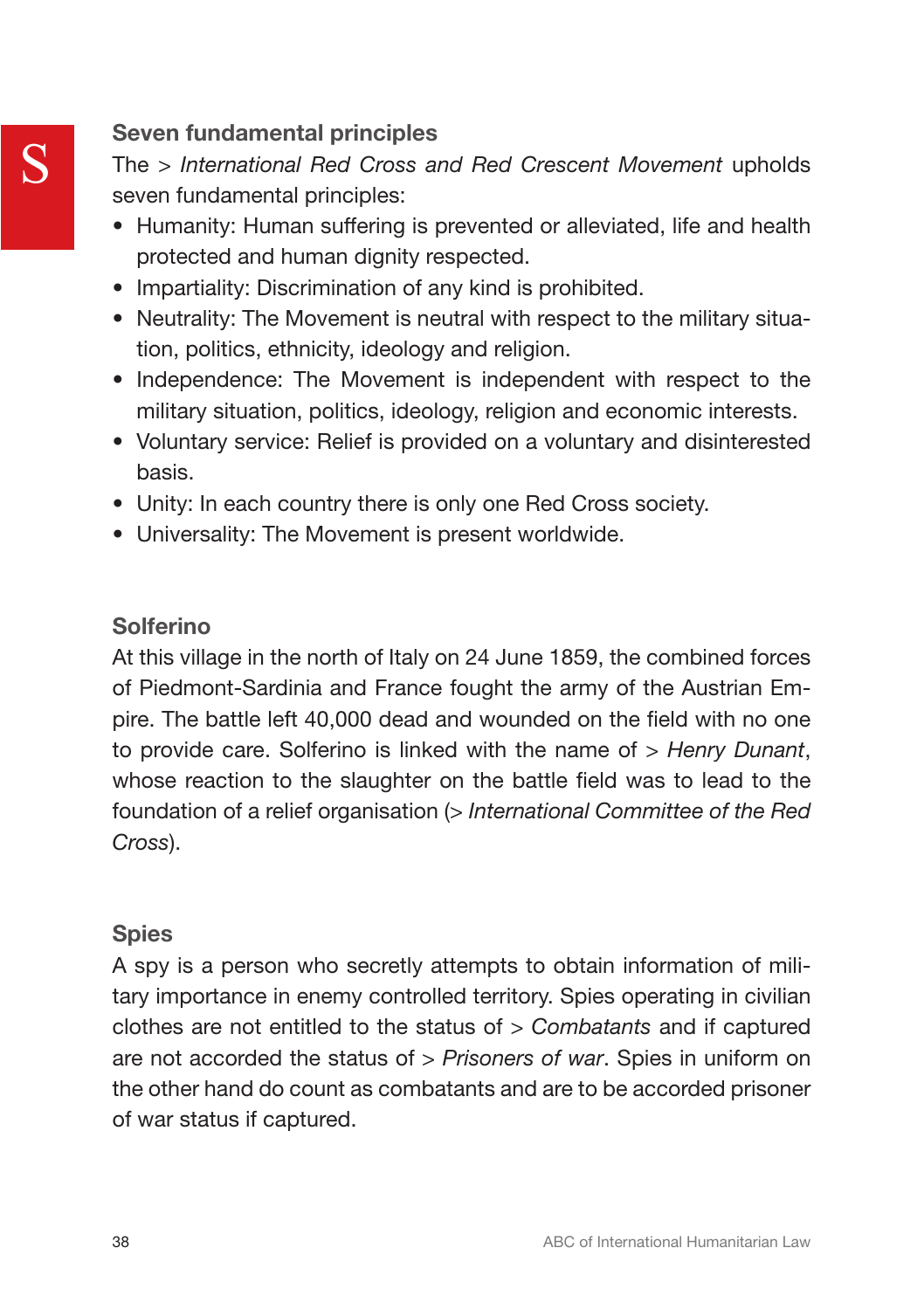# **Terrorism**

The concept of "terrorism" has not yet been defined in *> International law*. International law, *> Human rights* and international humanitarian law nonetheless do prohibit many terrorism related acts and activities. In fact, according to international humanitarian law, acts generally considered as acts of terrorism, such as strikes against the civilian population or *> Civilian Objects*, indiscriminate attacks or hostage taking, are prohibited both in international and non-international armed conflict. Moreover, international humanitarian law explicitly prohibits acts or threats of violence the primary purpose of which is to spread terror among the civilian population.

The so-called "War on Terror" is a political concept, not a legal one. International humanitarian law applies exclusively to *> Armed conflicts*, for example in Afghanistan and Iraq. It does not apply to other situations associated with the "War on Terror", such as the attacks in Madrid and London in the years 2004 and 2005. This is not to say that terrorist acts and efforts to combat them are not covered by law: *> Human rights*, the relevant national laws and various international law conventions that deal with combating terrorism apply in such situations.

# United Nations (UN)

The UN is an international organisation of truly global reach. It has 192 member States (summer 2008) and provides a forum for the discussion of all topics of international significance. Switzerland became a full member of the United Nations in 2002. Before that date (since 1948) the Confederation only had observer status though it was a member of many specialised agencies.

International humanitarian law is constantly evolving through new conventions adopted by the United Nations, particularly with regard to *> Weapons*. The *> Geneva Conventions* and their First *> Additional Protocol* require States Parties to take measures against serious violations of the Conventions or the Protocol in collaboration with the United Nations and in accordance with the UN Charter.

U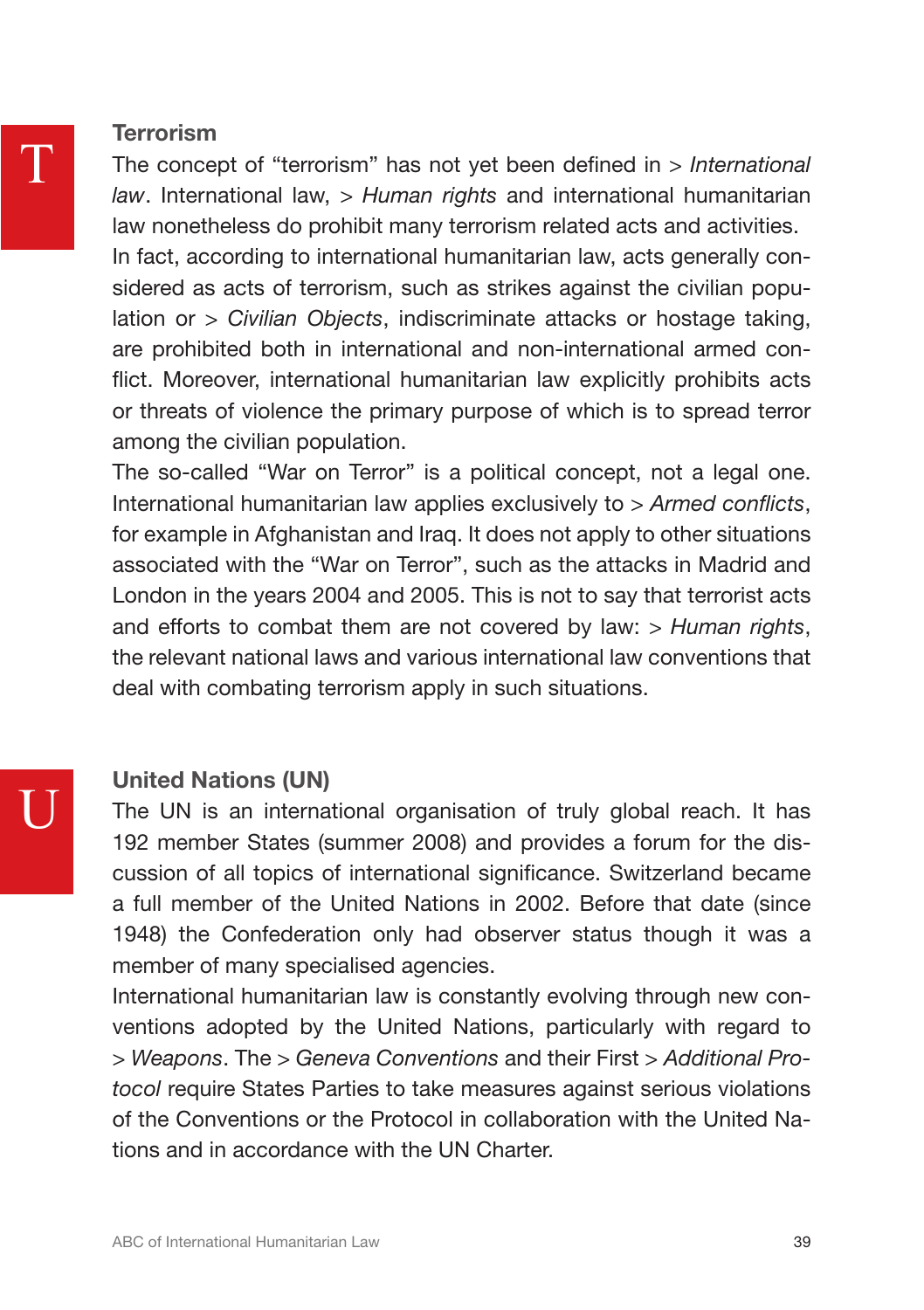# Unnecessary suffering

The prohibition with regard to causing unnecessary suffering is one of the fundamental principles of international humanitarian law. It imposes limits on the *> Means and methods of warfare*. *> Combatants* should suffer only the force necessary to put them hors de combat.

# War crimes

W

War crimes are grave breaches of the provisions of the *> Geneva Conventions* of 1949 protecting persons and objects as well as other serious violations of the laws and customs that apply to an international or noninternational *> Armed conflict*. War crimes include notably: wilful killing, *> Torture*, deportation, ill treatment, unlawful detention, *> Hostage taking*, wilful attacks against *> Civilians* and against *> Civilian objectives*, the recruitment of children in armed forces, and pillage. States are under an obligation to prosecute or extradite persons suspected of having committed war crimes on their territory.

# **Weapons**

International humanitarian law imposes limitations, in some cases a total ban, on the use of weapons whose impact goes beyond the permissible purpose of weakening the enemy. Weapons are prohibited on the basis of three fundamental criteria: if their use inevitably leads to death; if they cause disproportionate injury or *> Unnecessary suffering*; if they strike indiscriminately. On the basis of these three criteria a number of specific weapons have been explicitly prohibited by international conventions, including *> Anti-personnel mines*, *> Cluster munitions*, blinding laser weapons, *> Dumdum bullets* as well as *> Biological* and *> Chemical weapons*. Some of these bans are part of *> Customary international law*. Although not expressly prohibited, the use of *> Nuclear weapons* is in basic contradiction to international humanitarian law, in particular with regard to the principles of *> Distinction* and *> Proportionality*.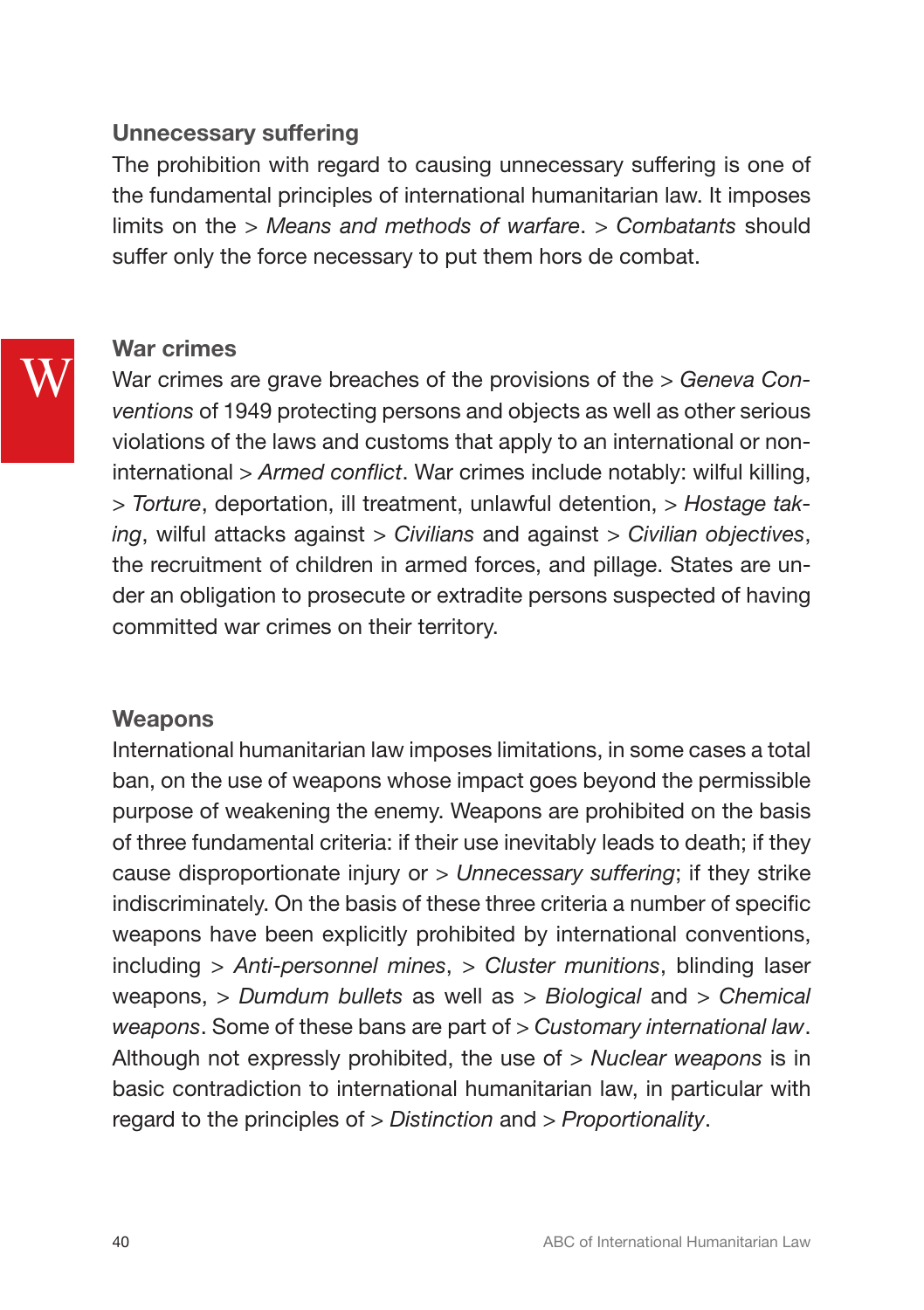# Weapons of mass destruction

The definition of weapons of mass destruction includes *> Nuclear weapons* as well as *> Biological* and *> Chemical weapons*. They differ from other *> Weapons* in their capability to injure and kill people and destroy property on a massive scale, as well as to cause extensive and lasting damage to the environment.



### Protection organisations\*

Which organisations play a central role in protecting civilians in times of war? 42 per cent of those interviewed named the ICRC, the Red Cross / Red Crescent, as the most important organisation. The United Nations took second place (32 per cent) ahead of international humanitarian organisations and non-governmental organisations. Religious leaders ranked fourth (18 per cent). 84 per cent of the people interviewed were able to identify the Red Cross or Red Crescent emblem correctly.

\* Results from the worldwide ICRC consultation, "People on War"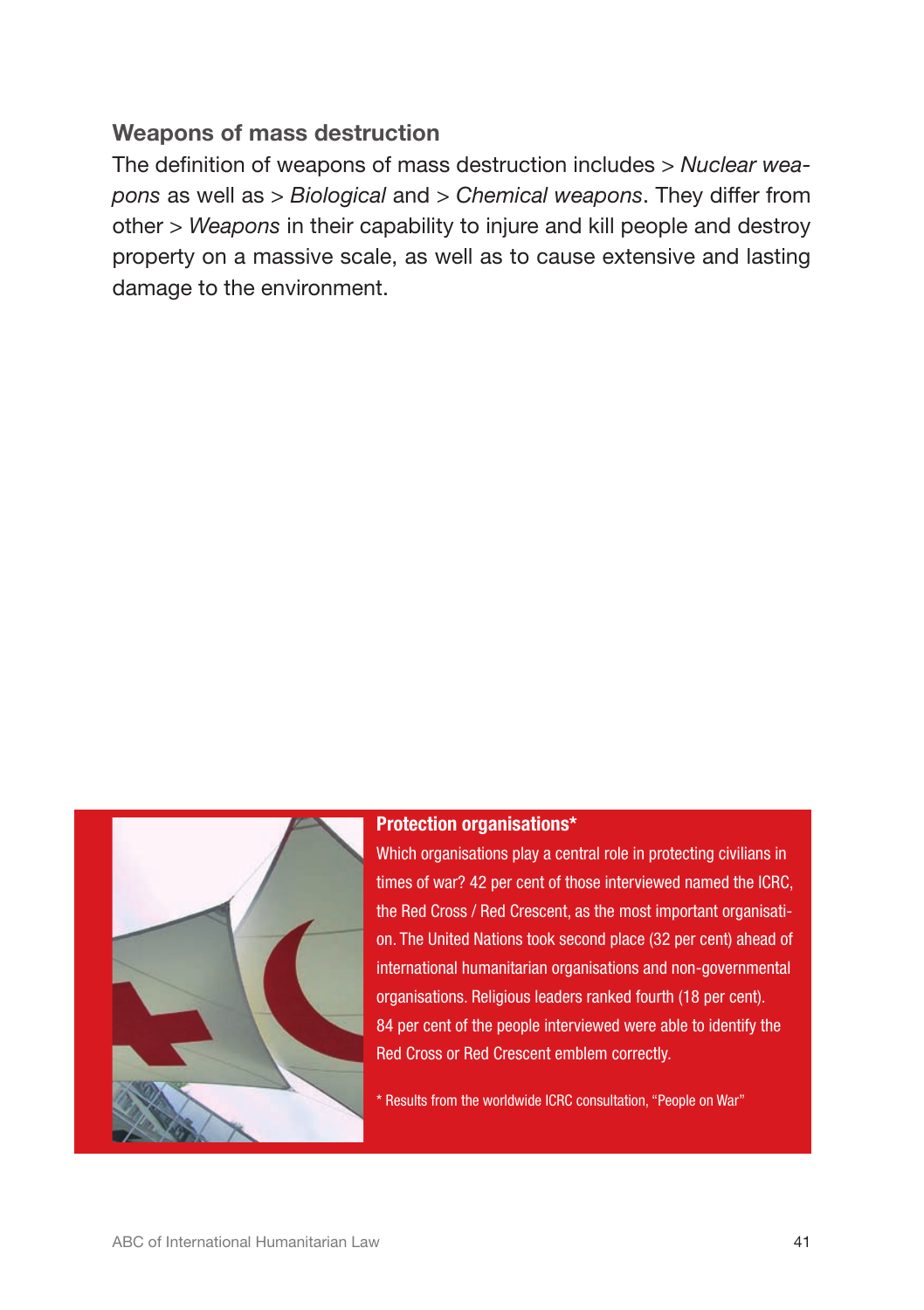# Women

International humanitarian law calls for the special protection of women. As *> Civilians* they are protected against any assault on their honour and physical integrity. Pregnant women and mothers of small children enjoy the same status as the sick and *> Wounded*, being transferred to safety zones and are first in line for assistance. Other special provisions protect women who are members of the armed forces, for example in the case of women who are *> Prisoners of war*, who are to be housed separately from men and are to be placed under the direct supervision of other women.

# Wounded, sick and shipwrecked

Wounded and sick are defined as members of the armed forces or *> Civilians*, who are in need of medical attention and who renounce all acts of hostility. According to this definition, a wounded combatant who continues to make use of a weapon does not qualify.

International humanitarian law calls on all parties to a conflict to treat the wounded and sick in a humane way, i.e. to shelter, rescue and protect them and to provide medical care. No distinction is to be made, except of a medical nature, and *> Women* are given special consideration. The same rules apply to shipwrecked persons, i.e. to all members of the armed forces and civilians in danger at sea or in any other body of water. Wounded, sick and shipwrecked *> Combatants* are to be accorded *> Prisoner of war* status.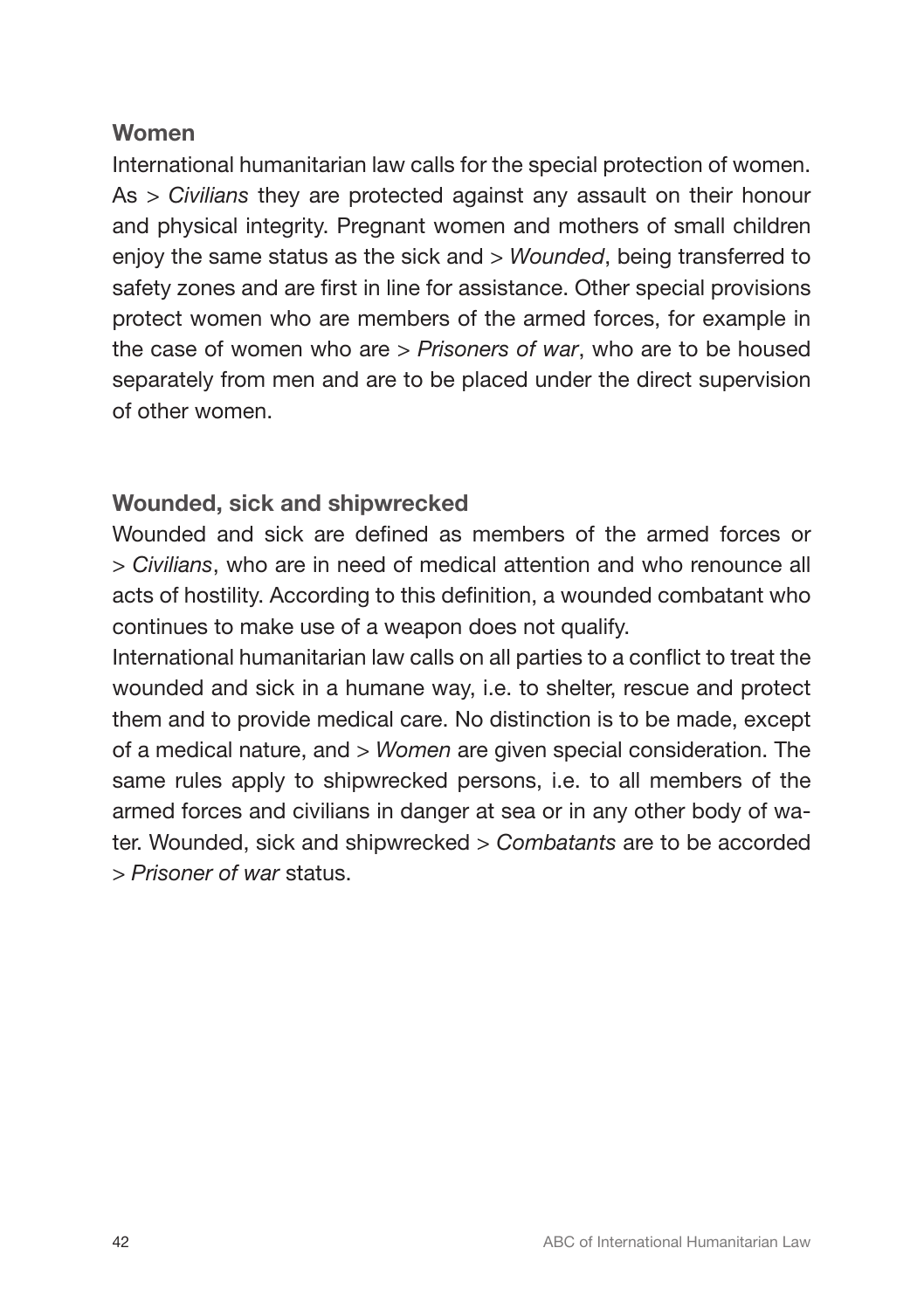

### War crimes\*

76 per cent of those interviewed believe that war criminals should face trial. 16 percent want to put the events behind them and forget them rather than proceed with judgement and punishment.

56 per cent believe that the punishment of war criminals should be carried out by their own government, courts, military or political authorities. 36 per cent are of the view, however, that a international criminal court should deal with such cases.

\* Results from the worldwide ICRC consultation, "People on War"